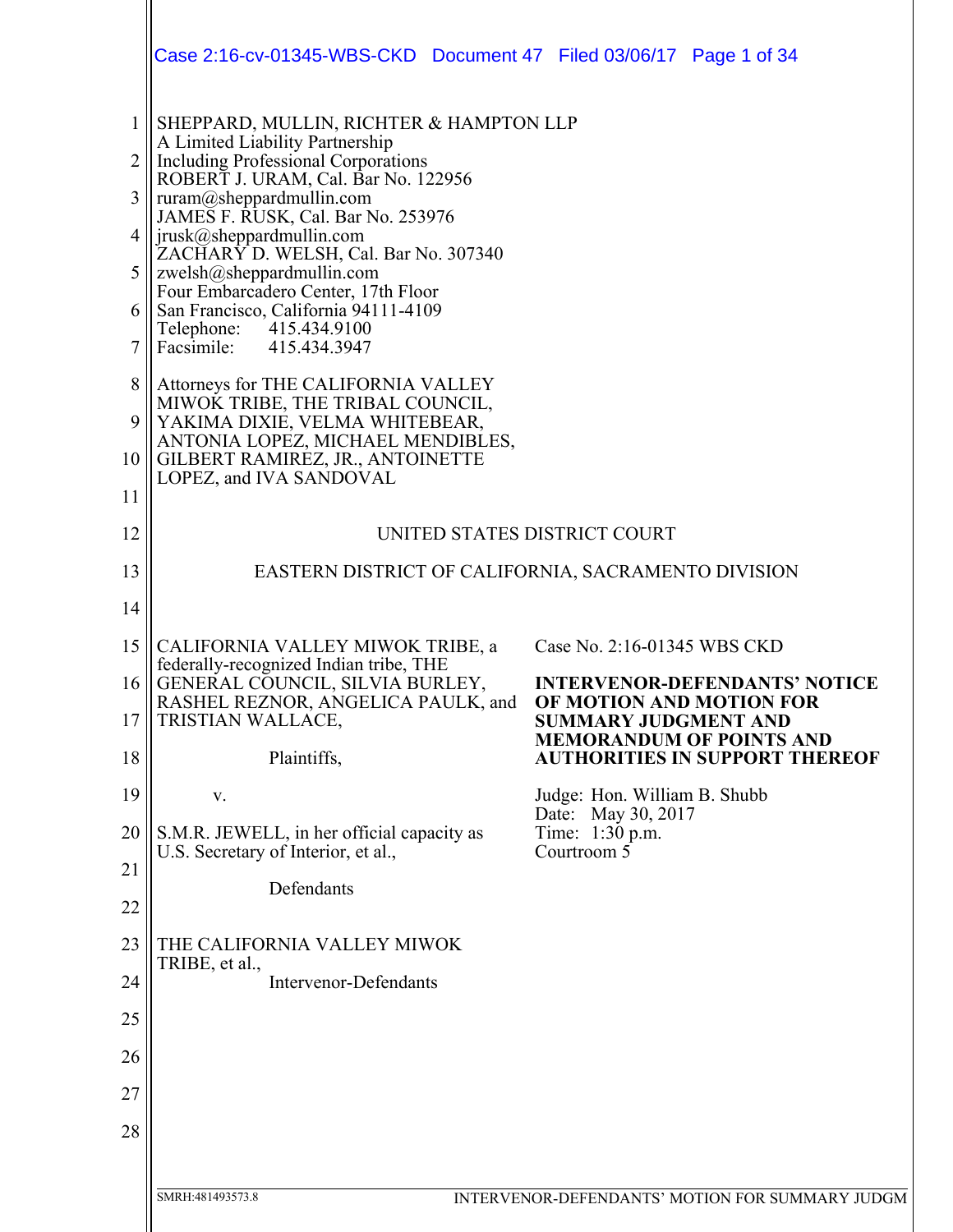|     |           | <b>TABLE OF CONTENTS</b>                                                  |
|-----|-----------|---------------------------------------------------------------------------|
|     |           | Page                                                                      |
| Ι.  |           |                                                                           |
| II. |           |                                                                           |
|     | A.        |                                                                           |
|     | <b>B.</b> |                                                                           |
|     | $C$ .     |                                                                           |
|     | D.        |                                                                           |
|     | E.        |                                                                           |
|     | F.        |                                                                           |
|     | G.        |                                                                           |
|     | H.        |                                                                           |
|     | I.        | The BIA's request for comment from the Burleys and the inception of this  |
| Ш.  |           |                                                                           |
| IV. |           |                                                                           |
|     | A.        |                                                                           |
|     | <b>B.</b> |                                                                           |
| V.  |           |                                                                           |
|     | A.        | The 2015 Decision reasonably determined that the Tribe's membership is    |
|     |           | 1.                                                                        |
|     |           | 2.<br>The 2015 Decision's identification of the Eligible Groups was       |
|     |           | 3.<br>The 2015 Decision reasonably declined to limit participation by the |
|     |           | The 2015 Decision properly defers to the Tribal community to<br>4.        |
|     | <b>B.</b> | The 2015 Decision reasonably determined that the 1998 Resolution did not  |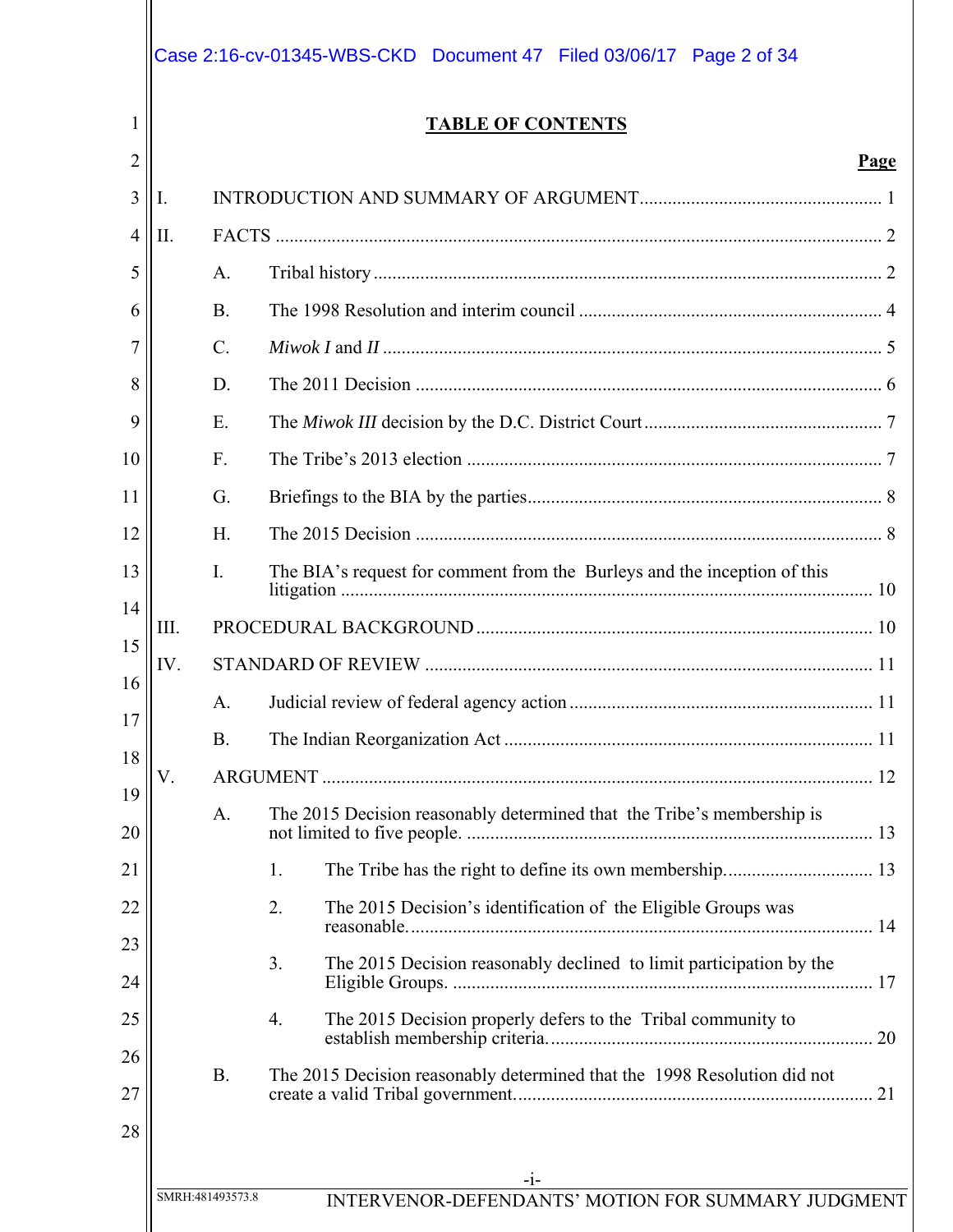|                     | Case 2:16-cv-01345-WBS-CKD  Document 47  Filed 03/06/17  Page 3 of 34            |  |
|---------------------|----------------------------------------------------------------------------------|--|
| 1                   | C.                                                                               |  |
| $\overline{2}$<br>3 | It is irrelevant whether Mr. Dixie resigned as chairman under the 1998<br>D.     |  |
| $\overline{4}$      | VI.                                                                              |  |
| 5                   |                                                                                  |  |
| 6                   |                                                                                  |  |
| 7                   |                                                                                  |  |
| 8                   |                                                                                  |  |
| 9                   |                                                                                  |  |
| 10                  |                                                                                  |  |
| 11                  |                                                                                  |  |
| 12                  |                                                                                  |  |
| 13                  |                                                                                  |  |
| 14                  |                                                                                  |  |
| 15                  |                                                                                  |  |
| 16                  |                                                                                  |  |
| 17                  |                                                                                  |  |
| 18                  |                                                                                  |  |
| 19                  |                                                                                  |  |
| 20                  |                                                                                  |  |
| 21                  |                                                                                  |  |
| 22                  |                                                                                  |  |
| 23                  |                                                                                  |  |
| 24                  |                                                                                  |  |
| 25                  |                                                                                  |  |
| 26                  |                                                                                  |  |
| 27                  |                                                                                  |  |
| 28                  |                                                                                  |  |
|                     | $-ii-$<br>SMRH:481493573.8<br>INTERVENOR-DEFENDANTS' MOTION FOR SUMMARY JUDGMENT |  |
|                     |                                                                                  |  |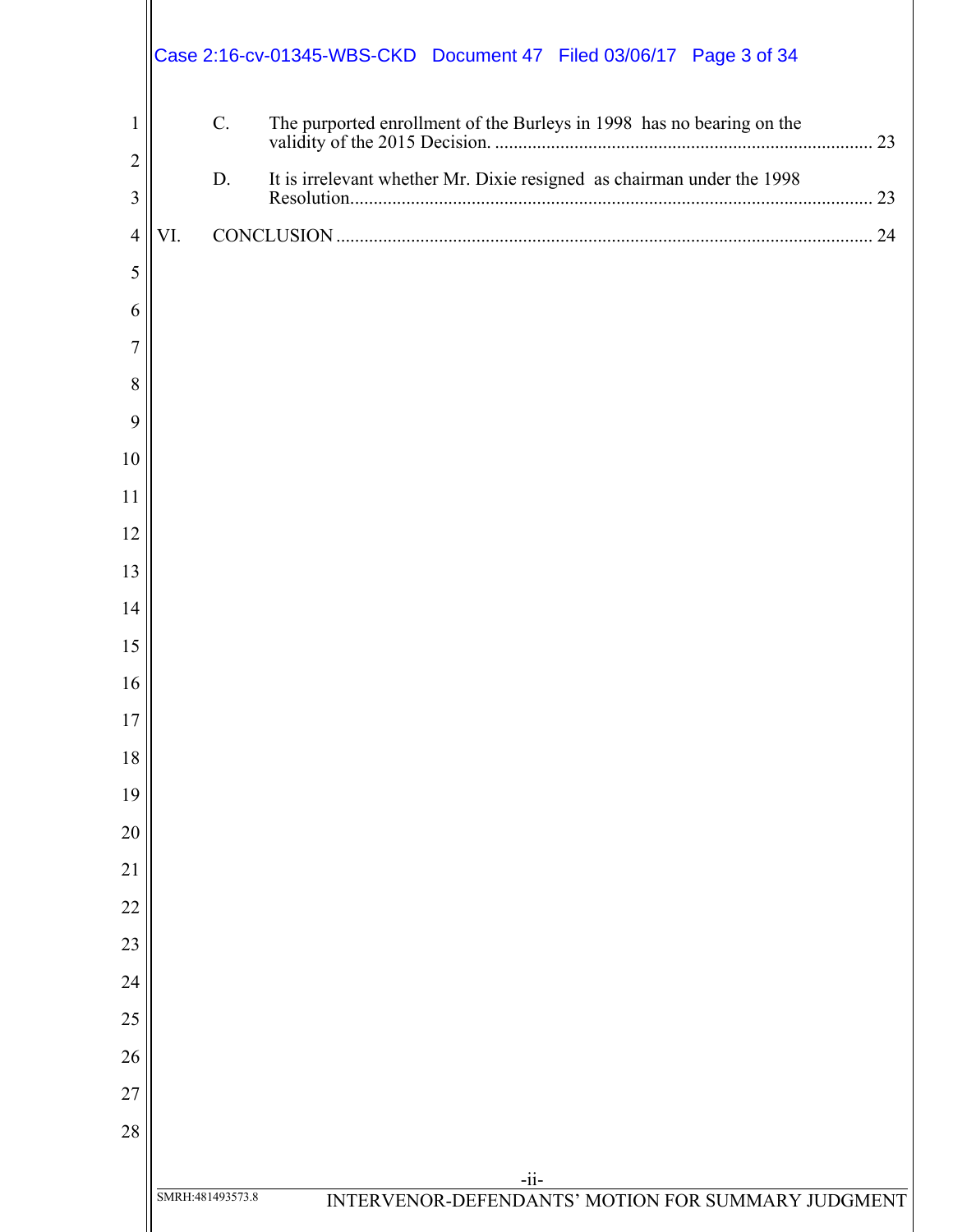|                | Case 2:16-cv-01345-WBS-CKD Document 47    Filed 03/06/17    Page 4 of 34                                    |
|----------------|-------------------------------------------------------------------------------------------------------------|
| $\overline{2}$ | <b>TABLE OF AUTHORITIES</b>                                                                                 |
| 3              | Page(s)<br>Federal Cases                                                                                    |
| $\overline{4}$ | Adams v. Morton                                                                                             |
| 5              |                                                                                                             |
| 6<br>7         | Aguayo v. Jewell                                                                                            |
| 8              | Alan-Wilson v. Bureau of Indian Affairs                                                                     |
| 9<br>10        | California Valley Miwok Tribe v. Jewell                                                                     |
| 11             | California Valley Miwok Tribe v. Kempthorne                                                                 |
| 12<br>13       | California Valley Miwok Tribe v. Pacific Regional Director                                                  |
| 14<br>15       | California Valley Miwok Tribe v. USA                                                                        |
| 16             | California Valley Miwok Tribe v. United States                                                              |
| 17<br>18<br>19 | In re Consolidated Salmonid Cases<br>791 F.Supp.2d 802 (E.D. Cal. 2011) (rev'd on other grounds, San Luis & |
| 20             | Lewis v. Norton                                                                                             |
| 21<br>22       | Montana v. U.S.                                                                                             |
| 23<br>24       | Occidental Eng'g Co. v. INS                                                                                 |
| 25             | Ransom v. Babbitt                                                                                           |
| 26<br>27<br>28 | Repaka v. Beers                                                                                             |
|                |                                                                                                             |
|                | $-111-$<br>SMRH:481493573.8<br>INTERVENOR-DEFENDANTS' MOTION FOR SUMMARY JUDGMENT                           |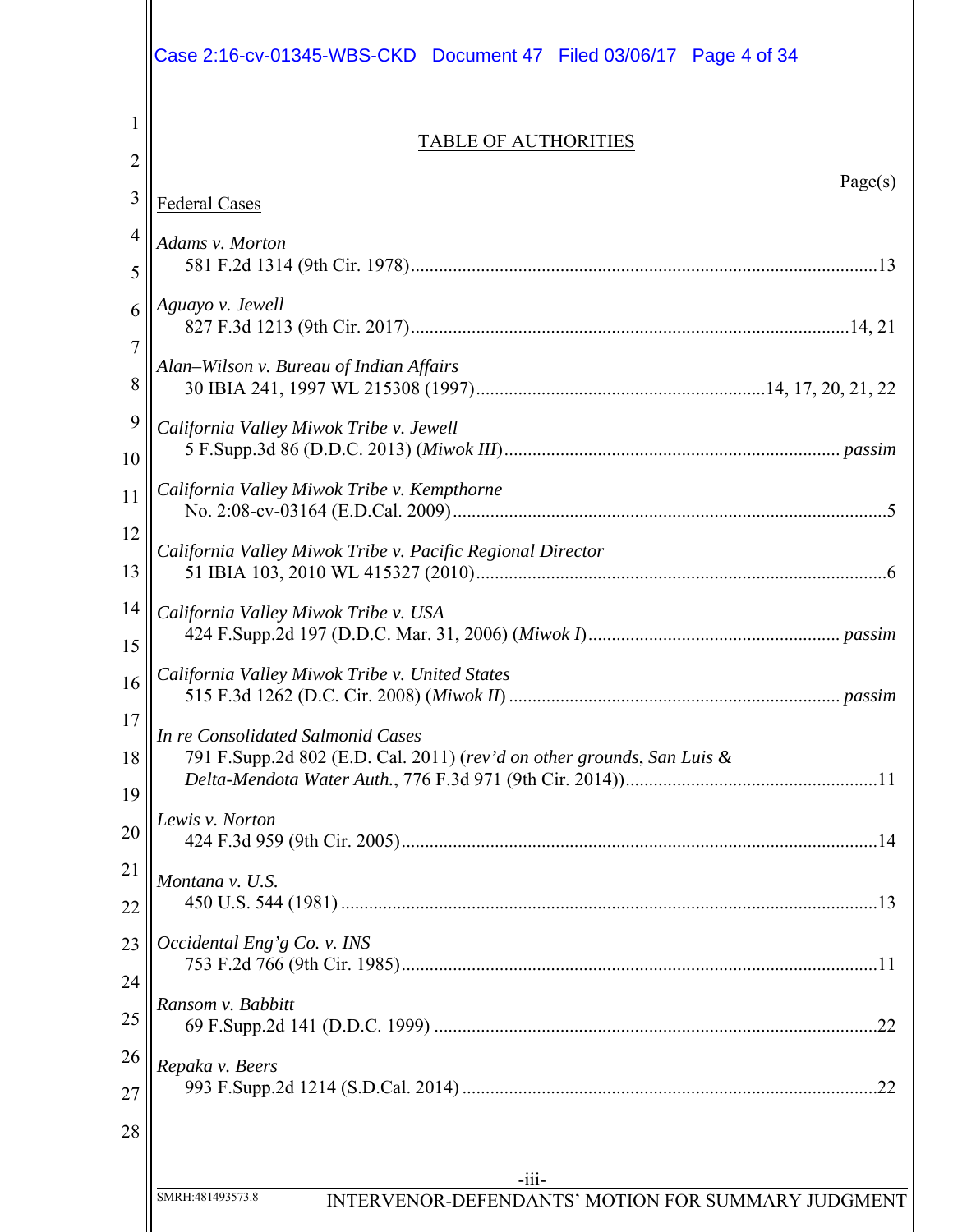|                     | Case 2:16-cv-01345-WBS-CKD  Document 47  Filed 03/06/17  Page 5 of 34            |
|---------------------|----------------------------------------------------------------------------------|
|                     |                                                                                  |
| $\mathbf{1}$<br>2   | Rosales v. Sacramento Area Dir., Bureau of Indian Affairs                        |
| 3                   | San Luis & Delta-Mendota Water Auth. v. Locke                                    |
| $\overline{4}$<br>5 | Selkirk Conservation Alliance v. Forsgren                                        |
| 6                   | Seminole Nation of Oklahoma v. Norton                                            |
| 7<br>8              | Timbisha Shoshone Tribe v. U.S. Department of Interior                           |
| 9<br>10             | United States v. Mitchell                                                        |
| 11                  | Williams v. Gover                                                                |
| 12<br>13            | <b>State Cases</b>                                                               |
| 14                  | In RE Bridget R.                                                                 |
| 15                  | Federal: Statutes, Rules, Regulations                                            |
| 16                  | 13                                                                               |
| 17 <sup>17</sup>    |                                                                                  |
| 18<br>19            |                                                                                  |
| 20                  |                                                                                  |
| 21                  |                                                                                  |
| $\overline{22}$     |                                                                                  |
| 23                  |                                                                                  |
| 24                  |                                                                                  |
| 25                  |                                                                                  |
| 26                  |                                                                                  |
| 27                  |                                                                                  |
| 28                  |                                                                                  |
|                     | $-iv-$<br>INTERVENOR-DEFENDANTS' MOTION FOR SUMMARY JUDGMENT<br>SMRH:481493573.8 |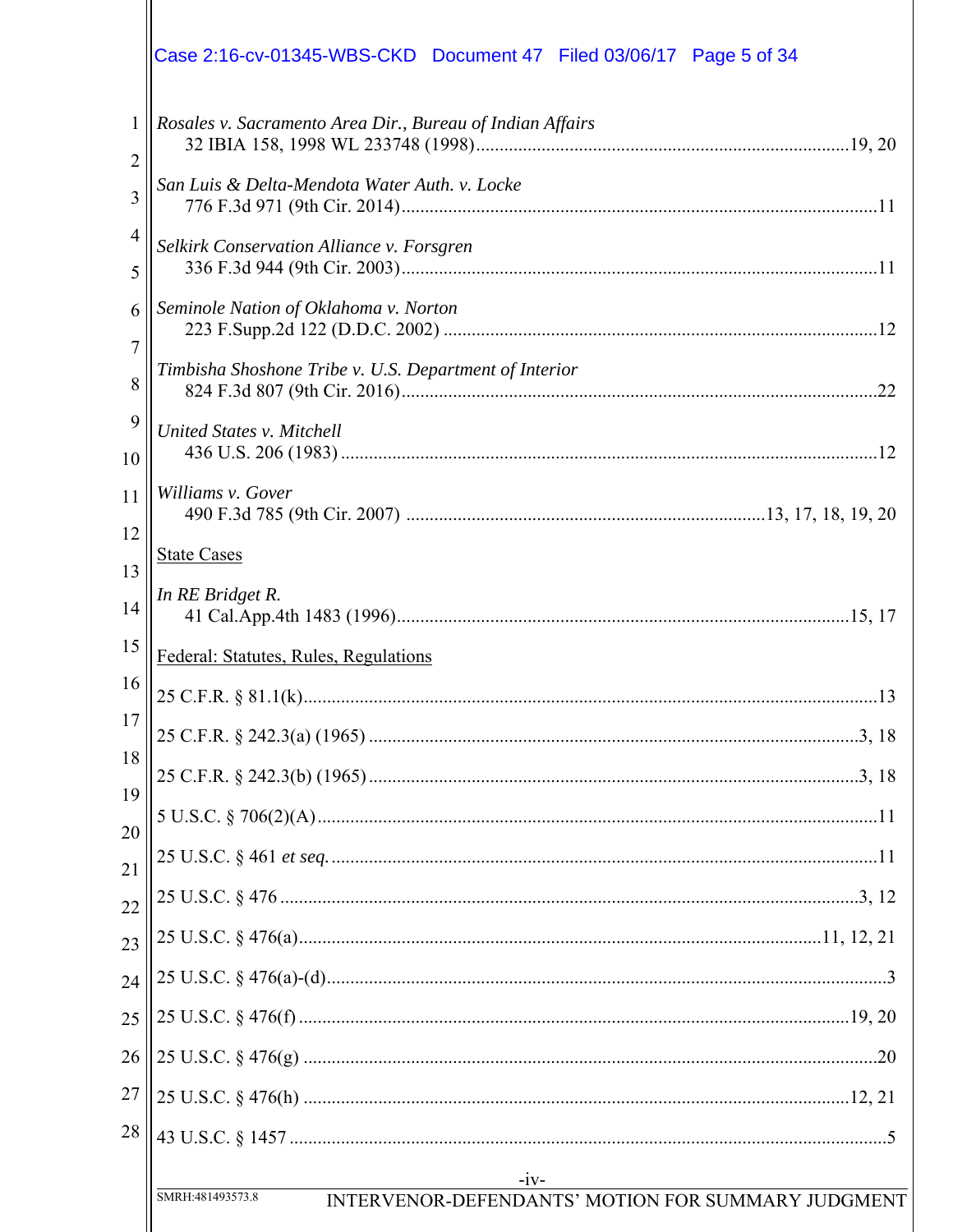|                | Case 2:16-cv-01345-WBS-CKD  Document 47  Filed 03/06/17  Page 6 of 34  |
|----------------|------------------------------------------------------------------------|
| $\mathbf{1}$   | <b>Other Authorities</b>                                               |
| $\overline{2}$ |                                                                        |
| 3              |                                                                        |
| $\overline{4}$ | COHEN'S HANDBOOK OF FEDERAL INDIAN LAW § 3.03(2) (2012 ed.) 14         |
| 5              |                                                                        |
| 6              |                                                                        |
| $\overline{7}$ |                                                                        |
| 8<br>9         |                                                                        |
| 10             |                                                                        |
| 11             |                                                                        |
| 12             |                                                                        |
| 13             |                                                                        |
| 14             |                                                                        |
| 15             |                                                                        |
| 16             |                                                                        |
| 17             |                                                                        |
| 18             |                                                                        |
| 19             |                                                                        |
| 20             |                                                                        |
| 21             |                                                                        |
| 22             |                                                                        |
| 23<br>24       |                                                                        |
| 25             |                                                                        |
| 26             |                                                                        |
| 27             |                                                                        |
| 28             |                                                                        |
|                | $-V-$                                                                  |
|                | SMRH:481493573.8<br>INTERVENOR-DEFENDANTS' MOTION FOR SUMMARY JUDGMENT |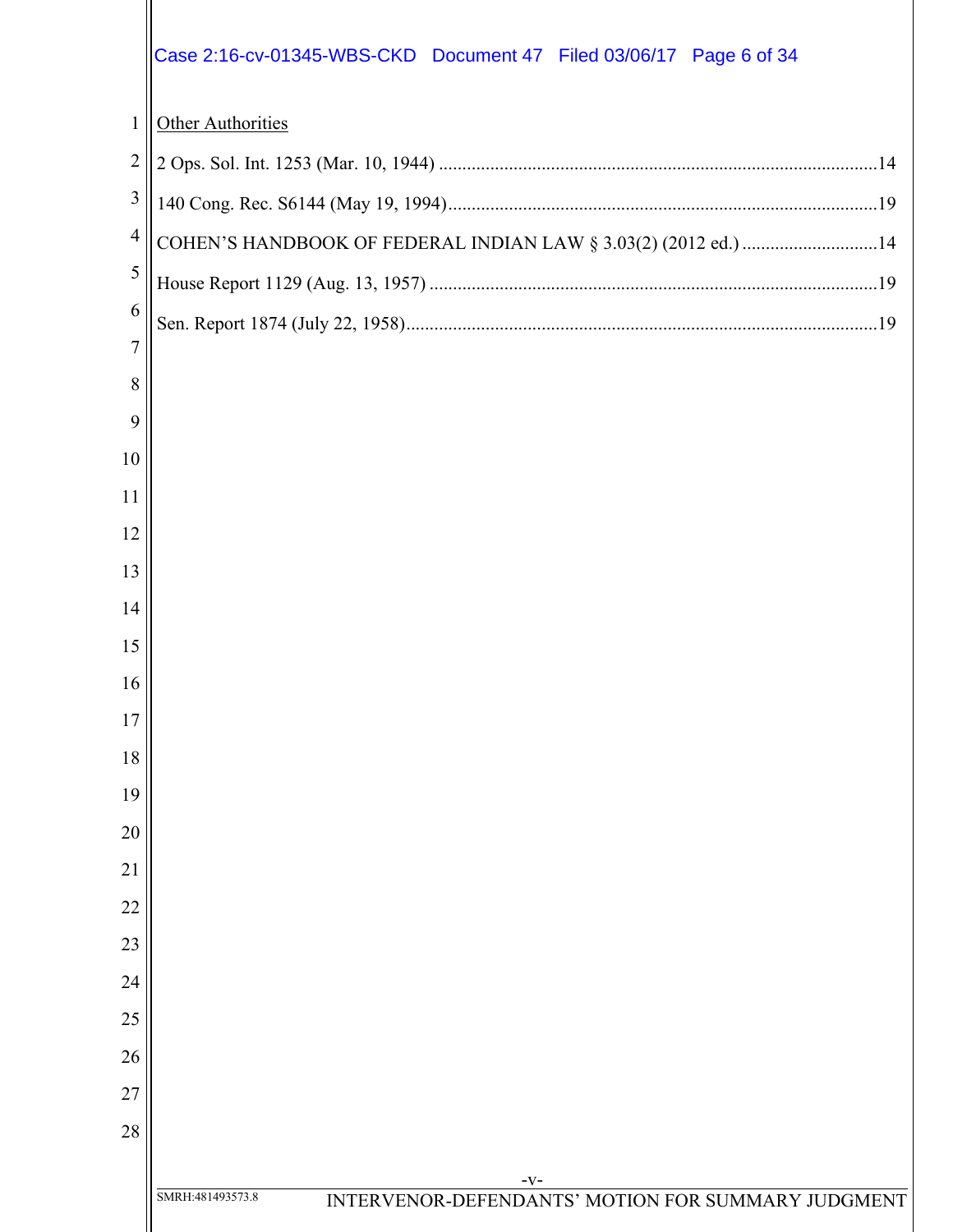1

# **TO THE COURT, ALL PARTIES AND THEIR COUNSEL:**

2 3 4 5 6 7 8 9 10 11 12 13 PLEASE TAKE NOTICE that on May 30, 2017, at 1:30 p.m., before the Hon. William B. Shubb in Courtroom 5 of the United States District Court for the Eastern District of California, located at 501 I St # 4200, Sacramento, California, Defendant-Intervenors The California Valley Miwok Tribe, The Tribal Council, Yakima Dixie, Velma WhiteBear, Antonia Lopez, Michael Mendibles, Gilbert Ramirez, Jr., Antoinette Lopez and Iva Sandoval (collectively, Intervenors) will and hereby do move for an order granting summary judgment on all causes of action in Plaintiffs' complaint pursuant to Federal Rule of Civil Procedure 56. Intervenors move for summary judgment on grounds that the undisputed evidence in the administrative record demonstrates that the United States Department of the Interior and its Bureau of Indian Affairs fully complied with all applicable laws in issuing the December 30, 2015 decision challenged by Plaintiffs, that the decision was not arbitrary, capricious or an abuse of discretion, and that Intervenors are entitled to judgment as a matter of law.

14 15 16 17 18 This motion is based on this notice of motion and motion, the supporting memorandum of points and authorities, the Administrative Record lodged with the Court, all other papers and pleadings on record with the Court or of which this Court may take judicial notice at or before the time of the hearing of this motion, and on such other arguments as may be presented to the Court at the hearing of this matter.

19 20 This motion is made pursuant to the Court's scheduling order dated November 14, 2016 (ECF No. 41), which established the following schedule for briefing:

21 22 23 By March 6, 2017, the parties shall file their motions for summary judgment. By April 3, 2017, the parties shall file their oppositions to summary judgment. By May 8, 2017, the parties shall file their replies to oppositions to summary

24 judgment.

25 26 The court will hear oral arguments on the cross-motions for summary judgment on May 30, 2017.

27

28

-1-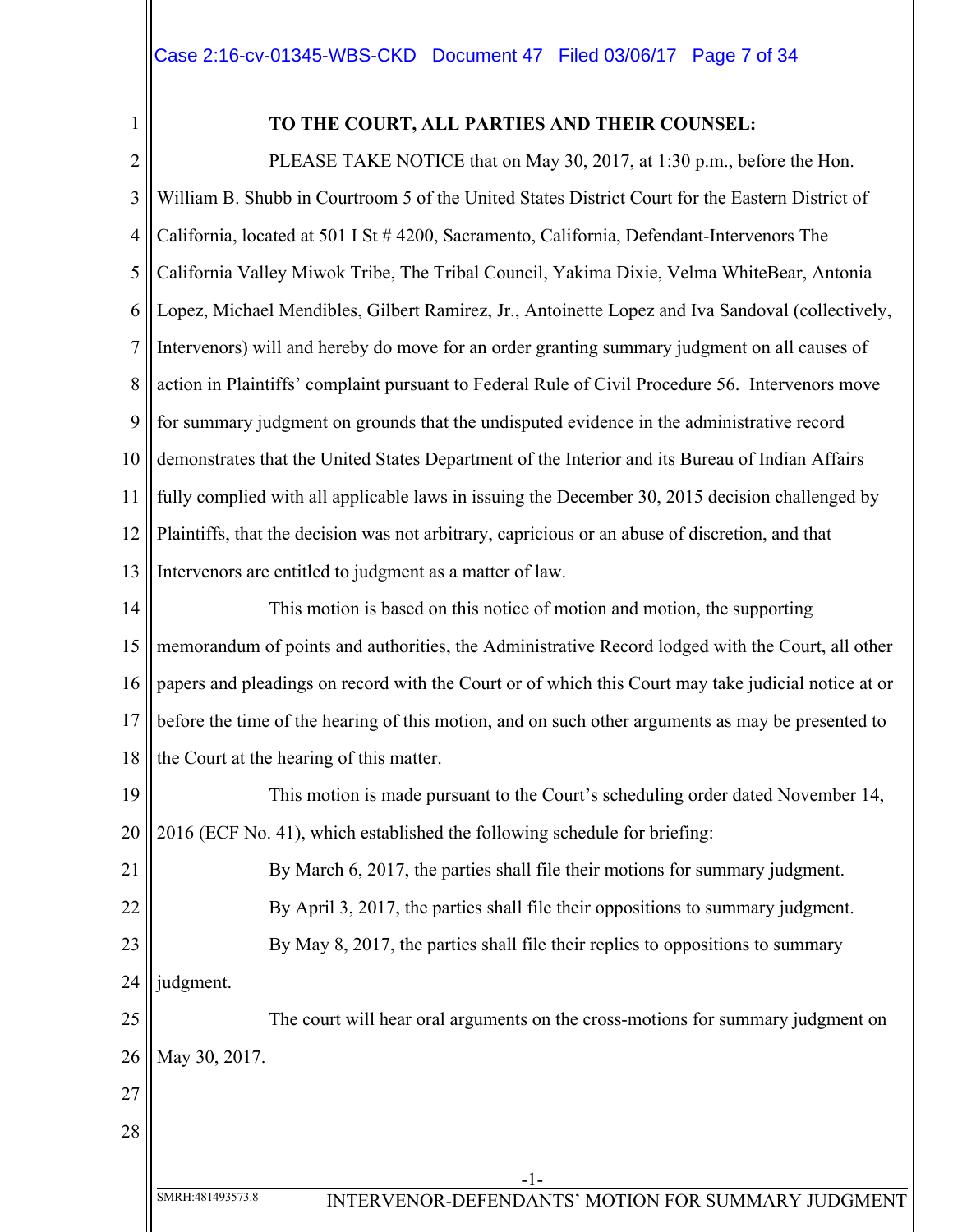|                     |                      |                                   | Case 2:16-cv-01345-WBS-CKD  Document 47  Filed 03/06/17  Page 8 of 34 |  |
|---------------------|----------------------|-----------------------------------|-----------------------------------------------------------------------|--|
| $\mathbf{1}$        | Dated: March 6, 2017 |                                   |                                                                       |  |
| $\overline{c}$      |                      | Respectfully submitted,           |                                                                       |  |
| 3                   |                      | Robert J. Uram                    |                                                                       |  |
| $\overline{4}$<br>5 |                      | James F. Rusk<br>Zachary D. Welsh | SHEPPARD, MULLIN, RICHTER & HAMPTON LLP                               |  |
| 6                   |                      | Miwok Tribe, et al.               | Attorneys for Intervenor-Defendants The California Valley             |  |
| $\overline{7}$      |                      |                                   |                                                                       |  |
| 8                   |                      | By                                | /s/ James F. Rusk                                                     |  |
| 9                   |                      |                                   | <b>JAMES F. RUSK</b>                                                  |  |
| 10                  |                      |                                   |                                                                       |  |
| 11<br>12            |                      |                                   |                                                                       |  |
| 13                  |                      |                                   |                                                                       |  |
| 14                  |                      |                                   |                                                                       |  |
| 15                  |                      |                                   |                                                                       |  |
| 16                  |                      |                                   |                                                                       |  |
| 17                  |                      |                                   |                                                                       |  |
| 18                  |                      |                                   |                                                                       |  |
| 19                  |                      |                                   |                                                                       |  |
| 20                  |                      |                                   |                                                                       |  |
| 21                  |                      |                                   |                                                                       |  |
| 22                  |                      |                                   |                                                                       |  |
| 23                  |                      |                                   |                                                                       |  |
| 24                  |                      |                                   |                                                                       |  |
| 25                  |                      |                                   |                                                                       |  |
| 26                  |                      |                                   |                                                                       |  |
| 27                  |                      |                                   |                                                                       |  |
| 28                  |                      |                                   |                                                                       |  |
|                     | SMRH:481493573.8     |                                   | $-2-$<br>INTERVENOR-DEFENDANTS' MOTION FOR SUMMARY JUDGMENT           |  |
|                     |                      |                                   |                                                                       |  |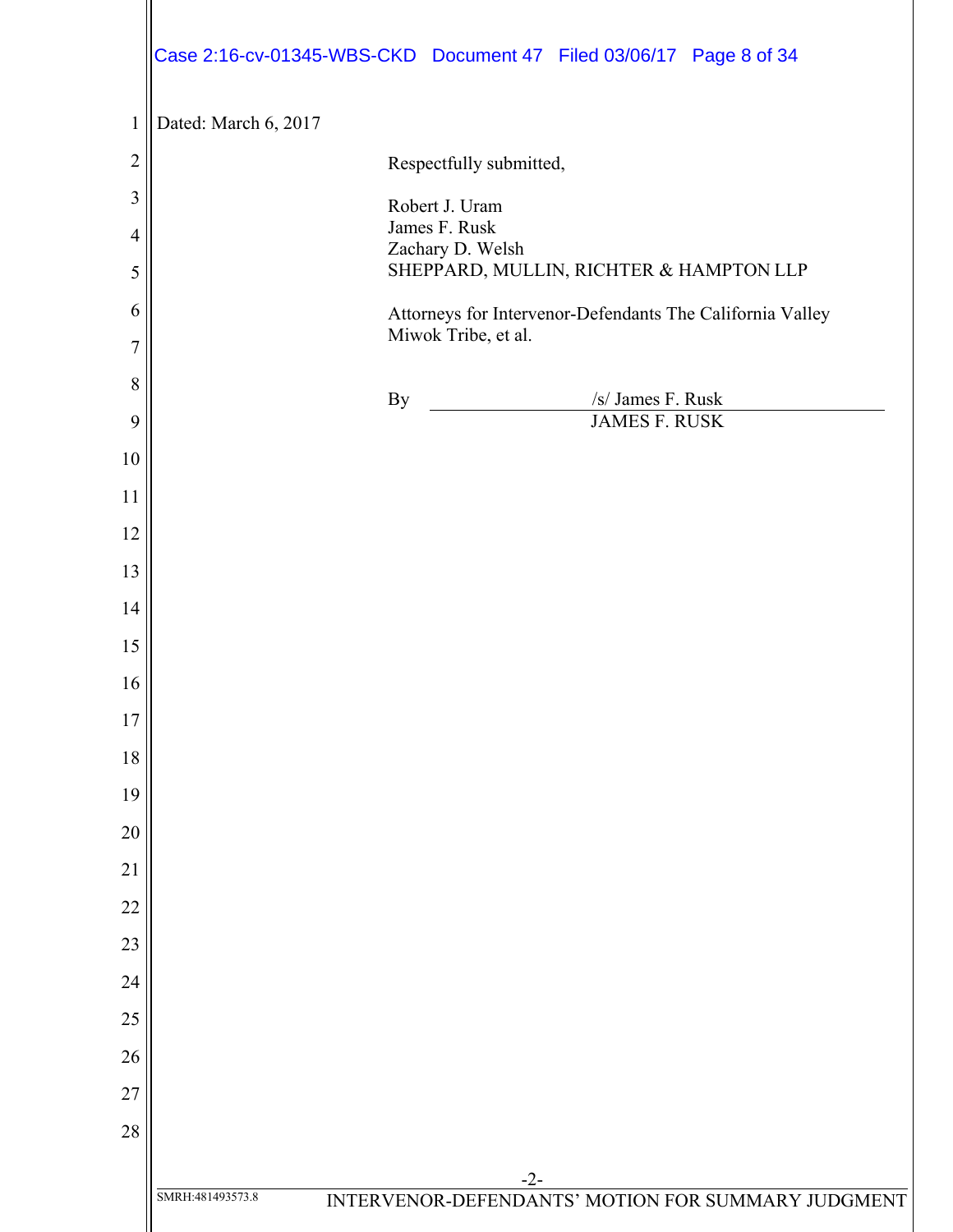1

### **MEMORANDUM OF POINTS AND AUTHORITIES**

# 2

# **I. INTRODUCTION AND SUMMARY OF ARGUMENT**

3 4 5 6 7 8 9 10 11 12 13 14 15 16 The United States has not recognized a government of the California Valley Miwok Tribe, also known as the Sheep Ranch Rancheria of Me-wuk Indians (Tribe), since 2004. Plaintiffs Silvia Burley, her two daughters and her granddaughter (Burleys) claim they are the only members of the Tribe and that the several hundred lineal descendants of the Miwok Indians for whom the Rancheria was established have no right to participate in the creation of a Tribal government or otherwise to enjoy the benefits of Tribal membership. The Burleys claim the United States must recognize a Tribal government based on a process conducted in 1998 in which only two people participated. They continue to make this claim even though three published federal court decisions in the D.C. Circuit have already rejected their "antimajoritarian gambit" and affirmed the federal Bureau of Indian Affairs' (BIA) duty to uphold majoritarian values in its dealings with this Tribe. *California Valley Miwok Tribe v. United States*, 515 F.3d 1262, 1263 (D.C. Cir. 2008) (*Miwok II*), *affirming California Valley Miwok Tribe v. USA*, 424 F.Supp.2d 197 (D.D.C. Mar. 31, 2006) (*Miwok I*). *See also California Valley Miwok Tribe v. Jewell*, 5 F.Supp.3d 86 (D.D.C. 2013) (*Miwok III*).

17 18 19 20 21 22 23 In this case, the Burleys challenge a December 30, 2015 decision (2015 Decision) by Assistant Secretary - Indian Affairs Kevin Washburn, issued on remand from the D.C. District Court's order in *Miwok III*.Consistent with all three *Miwok* decisions, the 2015 Decision found that the Tribe's membership is not limited to the four Burleys and Intervenor Yakima Dixie, and that the United States cannot recognize a Tribal government based on a "tribal resolution" adopted in 1998 by just two people. The Decision therefore rejected the Burleys' claims to represent the Tribe, just as the BIA did in 2004 and 2005 — a decision the courts upheld in *Miwok I* and *II*.

24 25 26 27 28 The 2015 Decision reaffirms the well-settled principle that the United States can only recognize a Tribal government formed through a process in which all members of the Tribal community — which the Decision refers to as the "Eligible Group" members — have the opportunity to participate. The Decision identifies three Eligible Groups, each consisting of lineal descendants of one or more known historical members of the Tribe.

-1-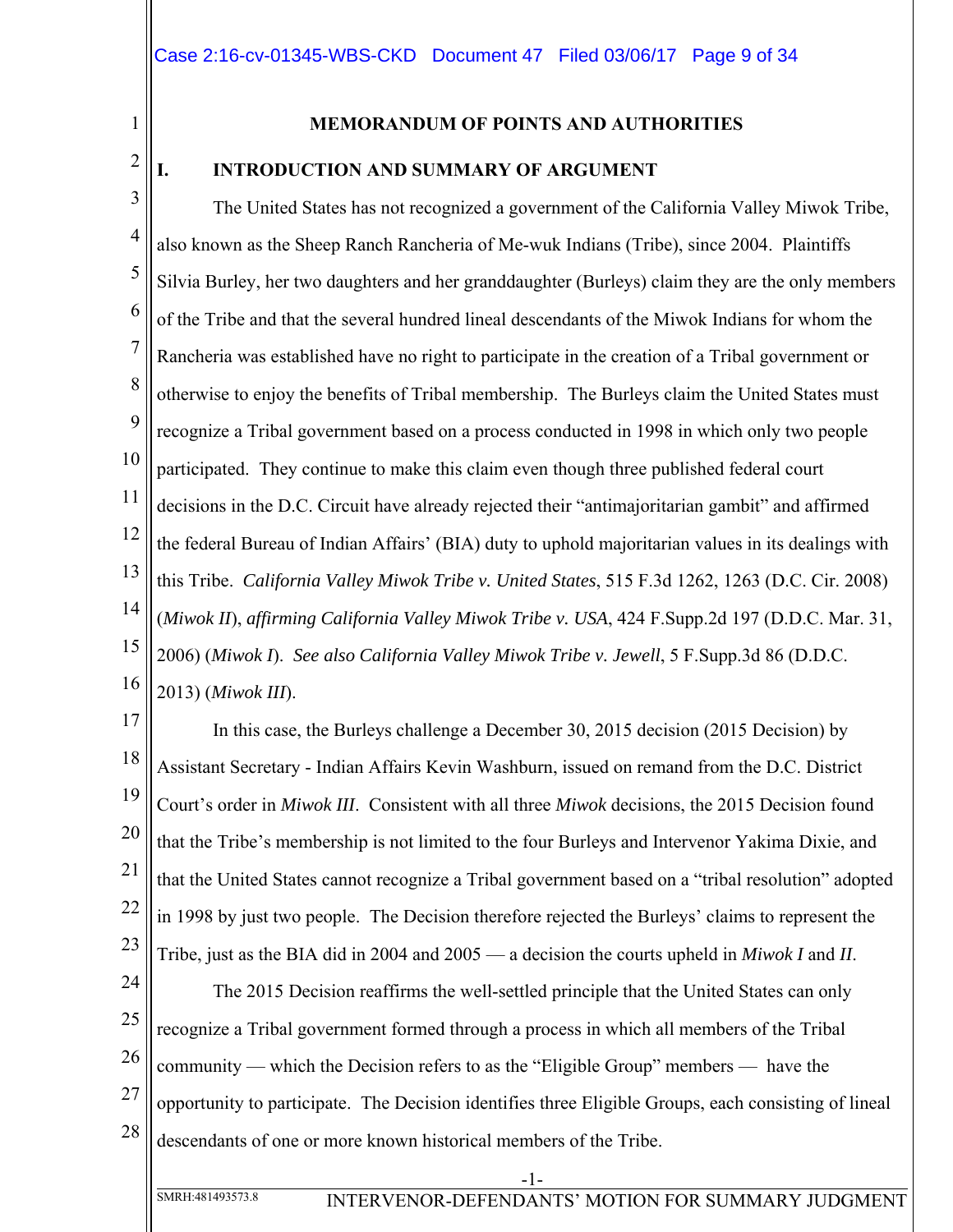# Case 2:16-cv-01345-WBS-CKD Document 47 Filed 03/06/17 Page 10 of 34

1 2 3 4 5 The Intervenor-Defendant Tribal Council and its individual members lead a Tribal government ratified through a Tribal election on July 6, 2013, which was open to all of the approximately 200 adult Eligible Group members.<sup>1</sup> The Tribal Council has intervened in the name of the Tribe to protect the interests of those members and their children, for whom the 2015 Decision opens a path to ending nearly 20 years of justice repeatedly denied and delayed.

6 7 8 9 10 11 12 13 14 15 Intervenors ask the Court to find that the 2015 Decision was not arbitrary or capricious, and grant summary judgment to Intervenors and Federal Defendants, because the factual record and the prior court decisions unequivocally support the Decision's findings. First, the record shows that the Tribal community includes hundreds of Eligible Group members — a fact the Burleys do not dispute. Case law confirms that this community cannot be winnowed to five people based on arbitrary distinctions such as residence on the Tribe's reservation, or on the Burleys' *ipse dixit*. Second, simple math shows that the two people who approved the 1998 resolution are not a majority of the Eligible Groups. Thus, the federal Indian Reorganization Act (IRA) and the United States' trust obligations to the Tribe prohibit the BIA from recognizing a Tribal government based on the 1998 resolution.

**II. FACTS** 

17 18 The history of the Tribe and the current dispute is well documented in the *Miwok* opinions, and in the administrative record.

19

16

# **A. Tribal history**

20 21 22 23 24 25 In 1915, federal Office of Indian Affairs (now BIA) agent John Terrell located a group of Miwok Indians — remnants of a larger band — living in and near the former mining town of Sheepranch in Calaveras County, California.  $(2011-22.)^2$  The agent took a census of the 13 band members he found there and noted they were "[t]o some extent … interchangeable in their  $\overline{a}$ <sup>1</sup> The Tribe also allowed participation by lineal descendants of Miwoks named on the 1929 federal census of Calaveras County Indians—another group that the 2015 Decision recognized as eligible

- 26 to participate at the Eligible Groups' discretion. The 1929 descendants made up less than 10 percent of the eligible voters.
- 27 28  $2$  References to the administrative record prepared by federal defendants include a year (2011 or 2017) and a page number.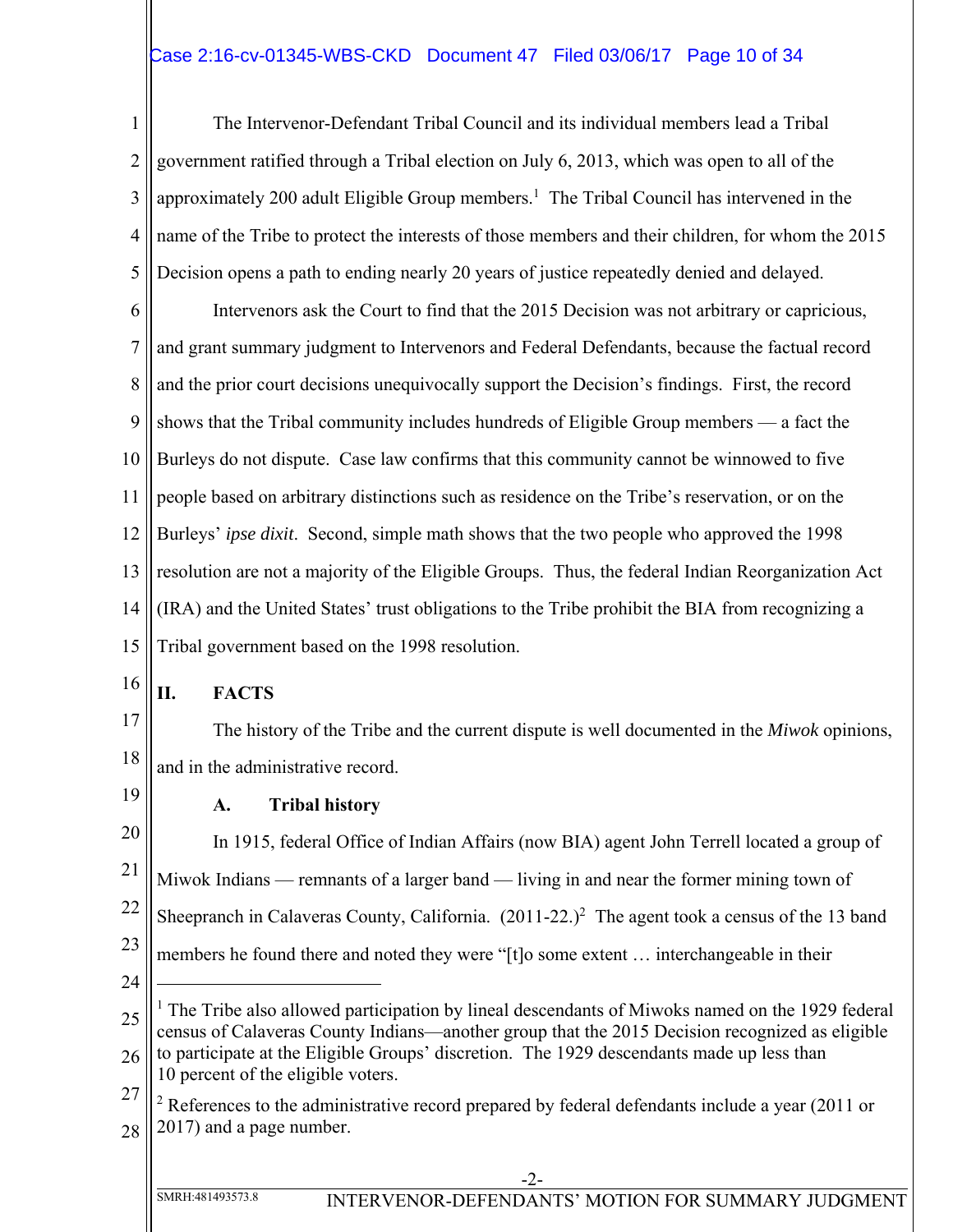# Case 2:16-cv-01345-WBS-CKD Document 47 Filed 03/06/17 Page 11 of 34

1 2 3 4 5 6 relations" with the Indians of nearby Miwok communities in Murphys, Six Mile, Avery and Angles. (2011-22.) The United States acquired a small parcel of land and created a reservation for the benefit of these Indians, which was known as the Sheep Ranch Rancheria.<sup>3</sup> (2011-6.) The Tribe has been recognized by the United States since then, initially as the Sheep Ranch Rancheria of Me-Wuk Indians of California and more recently as the California Valley Miwok Tribe. First Amended Complaint, ECF No. 4, ¶ 127 (FAC).

7 8 9 10 Rancheria resident Jeff Davis, the sole eligible voter, voted in 1935 to accept application to the Tribe of the Indian Reorganization Act (IRA), 25 U.S.C. § 476, which authorizes tribes to "organize" by adopting a constitution and government through a majoritarian process.<sup>4</sup> (2011-20, 21.) The Tribe did not organize at that time.<sup>5</sup> Miwok III, 5 F.Supp.3d at 89.

11 12 13 14 15 16 17 18 19 20 21 In 1966, the BIA began proceedings to terminate the United States' relationship with the Tribe under the California Rancheria Act, P.L. 85-671, as amended, by distributing the assets of the Rancheria. (2011-39.) As part of that process, the BIA prepared a list of people entitled to vote on a "distribution plan" for the Rancheria assets. (2011-34 - 35, 38.) Because the Tribe was still unorganized, the regulations in effect at the time required the list to be based on who was currently using Rancheria lands through formal or informal allotments, and not on membership in the Tribe. *Compare* 25 C.F.R. §242.3(a) *with* §242.3(b) (1965) (included in the record as 2011- 35). The list included only Mabel Hodge Dixie, the sole Indian resident of the Rancheria at that time. (2011-48 - 51.) The BIA never completed the termination process, and all parties agree the United States' relationship with the Tribe and its members was never terminated. FAC ¶23.  $\overline{a}$ 

<sup>22</sup>  $3$  The record reflects that the Rancheria currently covers 0.92 acre, but it may have included 2 acres when first purchased. (2011-6.) The difference is not germane to this litigation.

<sup>23</sup> 24 <sup>4</sup> Although Jeff Davis was the only eligible IRA voter by virtue of his residence on the Rancheria at that time, he was not the only Tribal member; the Tribe's membership was never limited to those people living on the tiny Rancheria property at any given time. (2017-1400.)

<sup>25</sup> 26 <sup>5</sup> In the 2015 Decision and throughout the *Miwok* opinions, "organize" and "reorganize" are used interchangeably to refer to the process of adopting tribal governing documents through a

majoritarian process — whether under procedures prescribed by the IRA, *see* 25 U.S.C. § 476(a)- (d), or under other procedures, *see* 25 U.S.C. § 476(h). Regardless of the procedures used,

<sup>27</sup> 28 organization must "reflect the will of a majority of the tribal community." *Miwok I*, 424 F.Supp.2d at 202.

SMRH:481493573.8 INTERVENOR-DEFENDANTS' MOTION FOR SUMMARY JUDGMENT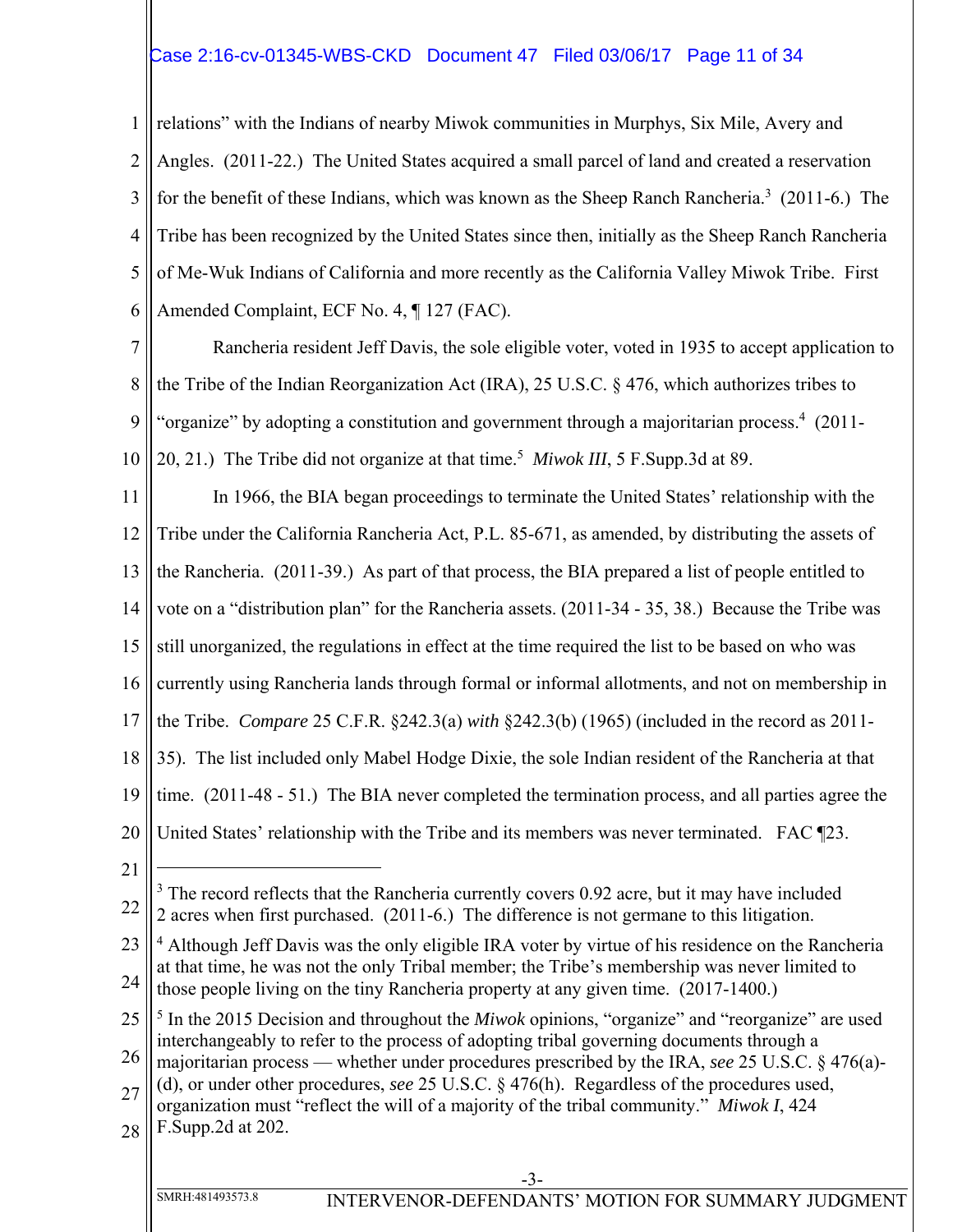1

### **B. The 1998 Resolution and interim council**

2 3 4 5 6 7 8 9 10 11 12 13 14 15 16 17 18 Ms. Dixie's son Yakima Dixie was the only Tribal member living on the Rancheria property in 1998 when Silvia Burley "wrote for Yakima's signature, a statement purporting to enroll herself, her two children, Rashel Roznor [sic] and Anjelica Paulk, and her granddaughter, Tristian Wallace, into the Tribe." *Miwok III*, 5 F.Supp.3d*.* at 90.6 (2011-110 – 114, 461-464.) BIA staff met with Mr. Dixie and Ms. Burley and told them the BIA could make federal funds available for the process of Tribal organization, including identifying the Tribe's full membership, drafting a constitution, and establishing a government. (2011-119.) Later in 1998, Dixie and Burley signed a document, "Resolution #GC-98-01" (the 1998 Resolution), which recited that the membership of the Tribe consisted of "at least" the Burleys and Dixie, and purported to establish a "general council" consisting of all adult members. (2011-177.) They did not involve any other members of the Tribe in this process. (2011-179.) *See Miwok III*, 5 F.Supp.3d at 90-91. The BIA, which drafted the 1998 Resolution, described it as "an initial document to get started from" which would facilitate the organization process. (2011-145.) After this initial step, the BIA expected Mr. Dixie and the Burleys to "identify other persons eligible to participate in the initial organization of the Tribe" and eventually, with the participation of those other members, to draft a constitution, hold elections and adopt a government. (2011-173 – 174, 771.) In 1999, Burley submitted a letter to the BIA claiming she had replaced Dixie as the leader

19 of the Tribe under the 1998 Resolution — a claim Mr. Dixie disputed. (2011-180, 182, 2319.)

20 *See Miwok III*, 5 F.Supp.3d at 91-92. The BIA initially accepted Burley as the head of an interim

21 Tribal Council and, from 1999 through 2004, provided that council with federal funds under the

- 22 Indian Self Determination Act, Public Law 638, for the purpose of organizing the Tribe. (2011-
- 23

 $\overline{a}$ 

27 28 although Ms. Burley claimed she was motivated by educational and health care benefits, her real motivation was to enter into an agreement to develop a gaming casino. (2017-1116 – 1117.)

SMRH:481493573.8 INTERVENOR-DEFENDANTS' MOTION FOR SUMMARY JUDGMENT

<sup>24</sup> 25 26  $6$  Although the 2015 Decision accepted the purported enrollment of the Burleys as an "appropriate" step" that benefited Yakima and Melvin Dixie, Intervenors maintain that Mr. Dixie lacked authority to "enroll" the Burleys into the Tribe without consulting the rest of the Tribal community. The enrollment documents themselves  $(2011-110-114)$ , which Ms. Burley has admitted she wrote (2011-463 – 464), further strengthen the inference that Ms. Burley deliberately took advantage of Mr. Dixie's lack of sophistication. Evidence in the record also suggests that,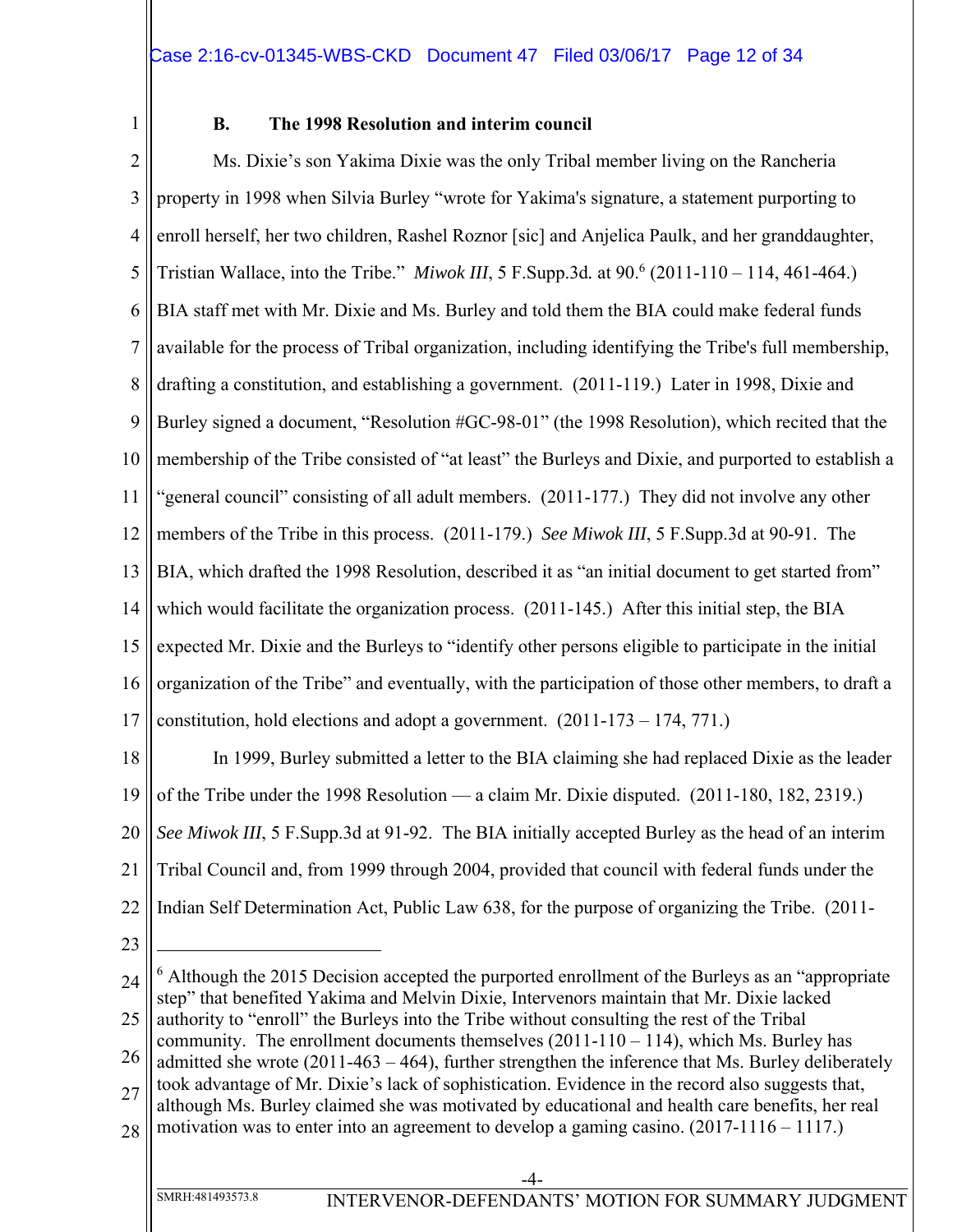### Case 2:16-cv-01345-WBS-CKD Document 47 Filed 03/06/17 Page 13 of 34

1 2 3 4 5 6 7 198, 202, 289-292, 528-529.) *See Miwok I*, 424 F.Supp.2d at 200; *Miwok II*, 515 F.3d at 1265 n.6; *Miwok III*, 5 F.Supp.3d at 91, 93 n.10. During that time, Burley submitted a series of proposed Tribal constitutions to the BIA, seeking to demonstrate that the Burleys had properly organized the Tribe. (2011-255, 261, 864.) But the constitutions reflected the involvement of only Burley and her two adult daughters and would have limited Tribal membership to only them and their descendants (*e.g.*, 2011-261, 499-500), even though Burley herself estimated the Tribe's membership at around 250 people (2011-299). *See Miwok II*, 515 F.3d at 1265-1266.

8

# **C.** *Miwok I* **and** *II*

9 10 11 12 13 14 15 16 17 18 19 The BIA rejected the Burley constitutions, "explaining that [Burley] would need to at least attempt to involve the entire tribe in the organizational process before the Secretary would give approval."7 *Miwok II*, 515 F.3d at 1265. (*E.g.*, AR 261-262.) By letter dated March 26, 2004 (the 2004 Decision), the BIA rejected another purported constitution, informed Ms. Burley that Tribal organization must involve the entire Tribal community, and identified some members of the Tribal community who should be involved. (2011-499-502.) The BIA also rescinded its interim recognition of Burley and the general council and terminated federal funding to the council. (2011-612; 2011-596 ("the Tribe has not yet reorganized despite the funds provided by the federal government for that purpose").) In a separate decision in February 2005, the acting Assistant Secretary informed Burley and Dixie that the BIA "does not recognize any tribal government" for the Tribe.<sup>8</sup>  $(2011-610-611.)$ 

20 21 22 Burley sued the United States in the Tribe's name, claiming the IRA required the BIA to approve her constitution. *Miwok III,* 515 F.3d at 1266. She argued, in the alternative, that the BIA had previously recognized the general council under the 1998 Resolution with her as its

23

 $\overline{a}$ 

24 25  $7$  Congress has charged the Secretary of the Interior with authority over Indian affairs, 43 U.S.C. § 1457, and the Secretary has delegated this responsibility to the BIA, which is headed by the Department of the Interior's Assistant Secretary – Indian Affairs. *See Miwok I*, 424 F.Supp.2d at 201 n.6.

26 27 28 <sup>8</sup> Burley also sued the United States in this court in 2008, alleging the BIA had unlawfully failed to renew funding contracts with her tribal council. The case was dismissed for failure to exhaust administrative remedies. *California Valley Miwok Tribe v. Kempthorne*, No. 2:08-cv-03164 (E.D.Cal. 2009).

SMRH:481493573.8 INTERVENOR-DEFENDANTS' MOTION FOR SUMMARY JUDGMENT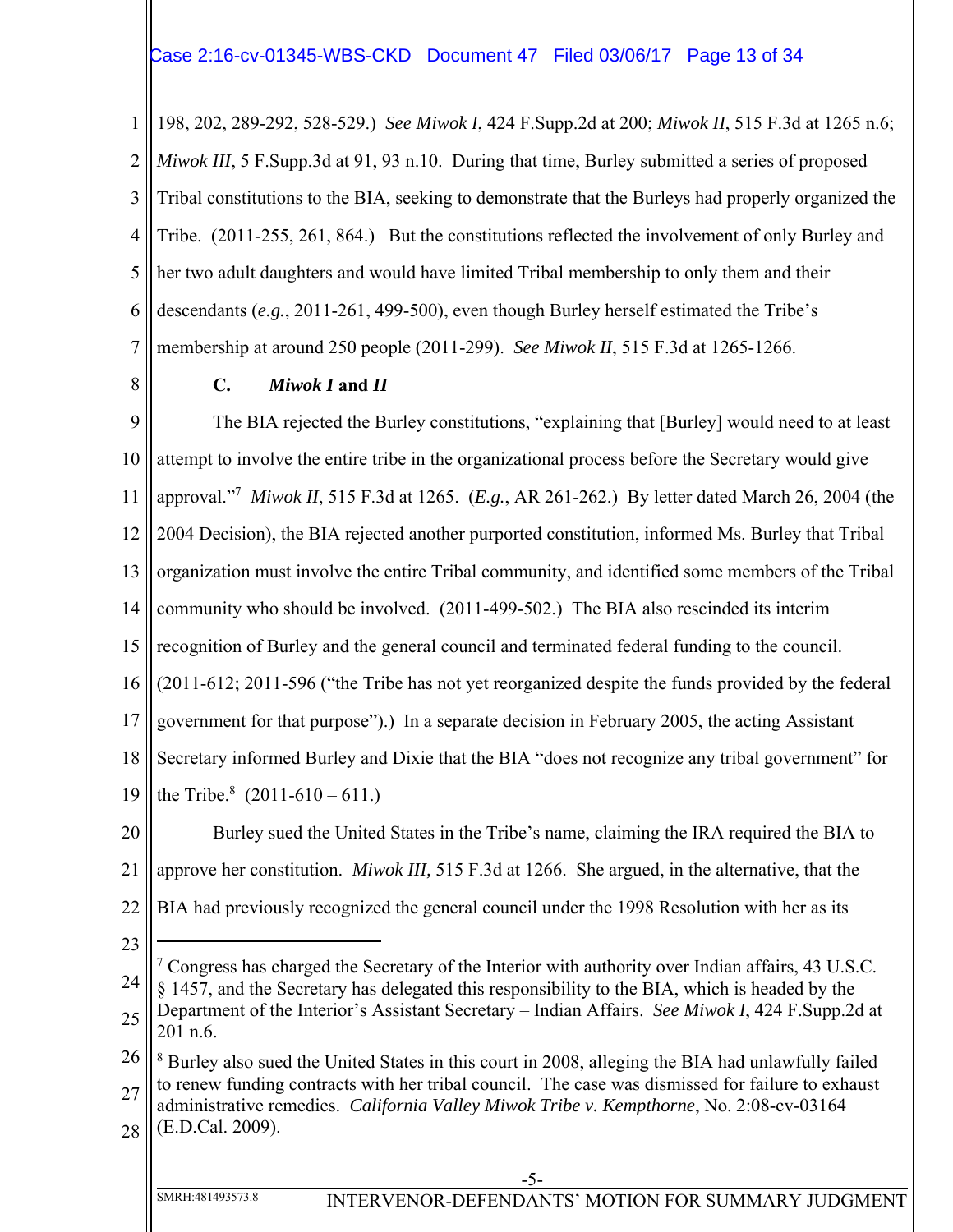# Case 2:16-cv-01345-WBS-CKD Document 47 Filed 03/06/17 Page 14 of 34

1 2 3 leader, and could not "reverse that position" despite her failure to identify the Tribe's members and involve them in forming a Tribal government as the BIA contemplated when it provided funds for Tribal organization.9 *Miwok I*, 424 F.Supp.2d at 201.

4 5 6 7 8 The district court in *Miwok I* upheld the refusal to recognize the Burley government, finding it consistent with the BIA's "responsibility to ensure that [the] Secretary deals only with a tribal government that actually represents the members of a tribe." 424 F.Supp.2d at 201. The D.C. Circuit affirmed, holding that Burley's "antimajoritarian gambit deserves no stamp of approval from the Secretary." *Miwok II*, 515 F.3d at 1267.

9

### **D. The 2011 Decision**

10 11 12 13 14 15 16 17 18 After *Miwok I*, the BIA attempted in 2006-2007 to help the Tribe involve the Tribal community in the organization process. It published a public notice asking Tribal community members to submit documentation to the BIA demonstrating their lineal descent from known historical members, including: (1) individuals listed on the 1915 Indian Census of Sheep-ranch Indians; (2) eligible voters listed on the federal government's 1935 IRA voting list for the Rancheria (*i.e.*, Jeff Davis); and (3) distributees under the Rancheria distribution plan prepared in 1966 (*i.e.*, Mabel Hodge Dixie). (2011-1501.) The BIA received about 500 genealogies in response to the public notice. (2011-2105.) It reviewed the submissions and prepared a letter to each person, verifying their degree of Indian blood and lineage. (2011-2105.)

19 20 21 22 23 24 25 26 Before the letters could be sent, Burley filed multiple administrative appeals, which culminated in a decision by the Interior Board of Indian Appeals, dismissing most of Burley's claims and referring one issue to the Assistant Secretary – Indian Affairs. *California Valley Miwok Tribe v. Pacific Regional Director*, 51 IBIA 103, 104, 2010 WL 415327 (2010). The Assistant Secretary issued a decision on August 31, 2011 (2011 Decision) that reversed the BIA's prior position and found (i) the Tribe's membership was limited to the four Burleys and Yakima Dixie, and (ii) the Tribe was already organized with a general council form of government under

27

<sup>28</sup>  $9$  The Burleys have never accounted for the millions of dollars in federal and state funds they received in the name of the Tribe between 1999 and 2004.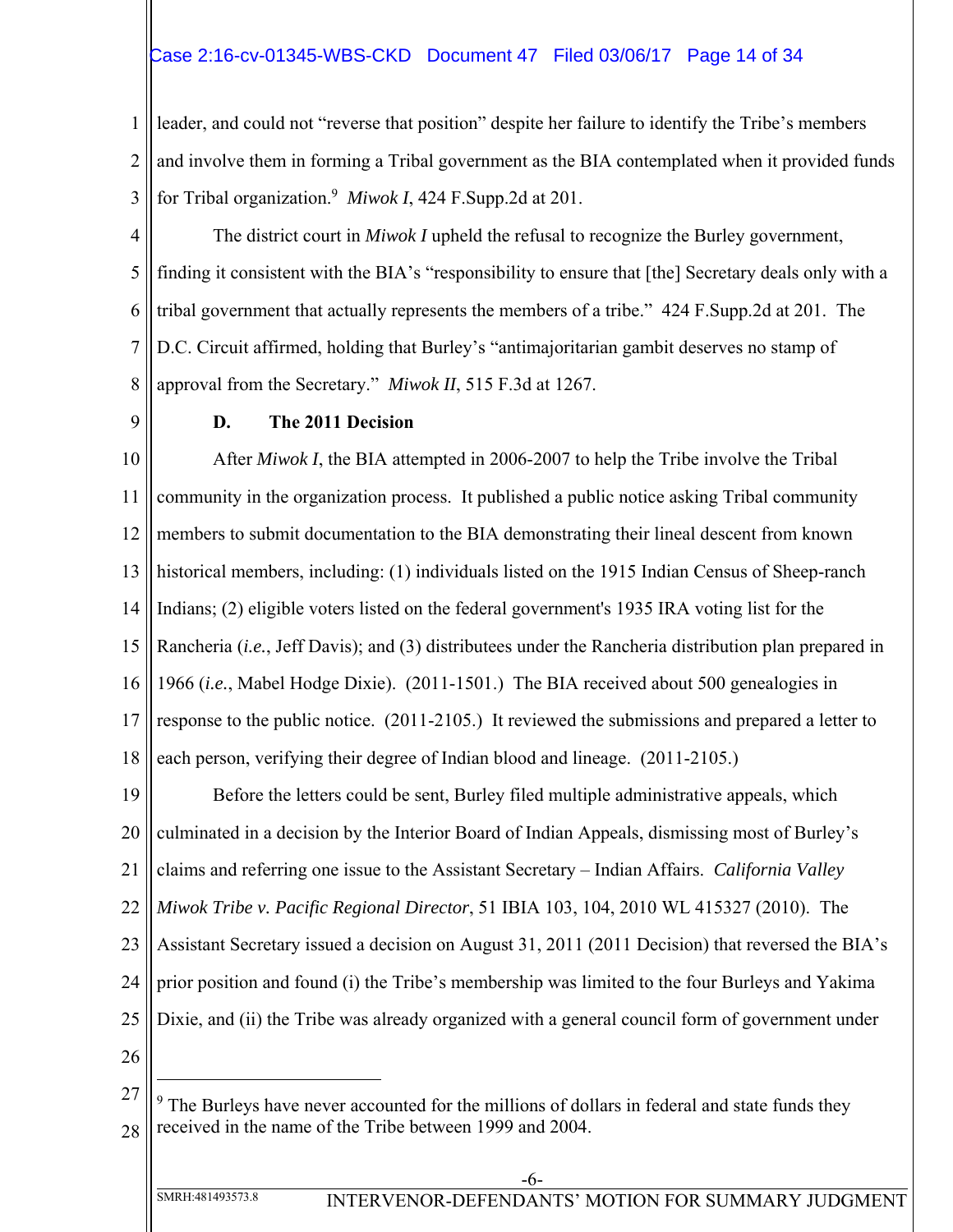1 2 the 1998 Resolution.<sup>10</sup> (2011-2049 – 2050.) The Intervenors in this action filed suit challenging the 2011 Decision (2017-23), and the Burleys intervened in the name of the Tribe (2017-240*.*)

3

# **E. The** *Miwok III* **decision by the D.C. District Court**

4 5 6 7 8 9 10 11 12 13 14 15 16 The district court found the 2011 Decision arbitrary and capricious because the Assistant Secretary unreasonably assumed the Tribe's membership was limited to five people despite a record "replete with evidence" of a much larger Tribal community. *Miwok III*, 5 F.Supp.3d*.* at 98. The court also found the Assistant Secretary's conclusion that the 1998 Resolution established a valid Tribal government to be unreasonable in light of the record. *Id.* at 99-100. The court observed that "when an internal dispute questions the legitimacy of the *initial* tribal government, the BIA must ascertain whether the initial government is a duly constituted government" and cannot merely "repeat[] the rhetoric of … federal noninterference with tribal affairs." *Id.* at 100 (italics added; quotation marks and citations omitted). The Assistant Secretary's acceptance of the 1998 general council, despite its failure to involve the Tribe's members, violated the United States' "distinctive obligation of trust" to the Tribe. *Id.* (quoting *Seminole Nation v. United States*, 316 U.S. 286, 296 (1942)). On December 13, 2013, the district court remanded the 2011 Decision to the Secretary of the Interior for reconsideration consistent with its decision. *Id.* at 101.

17

### **F. The Tribe's 2013 election**

18 19 20 21 22 23 24 While the administrative appeals and federal litigation were ongoing, the Tribal Council continued efforts to involve the entire Tribal community in Tribal organization. The Council members conducted extensive outreach to the Tribal community through monthly open meetings, mailings, meetings and phone calls with local Miwok organizations and individuals, and participation in cultural activities and Native American gatherings. Under the Council's leadership, the Tribal community met repeatedly to draft and discuss a Tribal constitution. (2011- 2138 –2142; 2017-898 – 899.)

25

 $\overline{a}$ 

26

<sup>27</sup> 28  $10$  For litigation purposes, the Burleys count Yakima Dixie as the fifth member of the Tribe, but they purported to disenroll him in 2005. (2011-864.)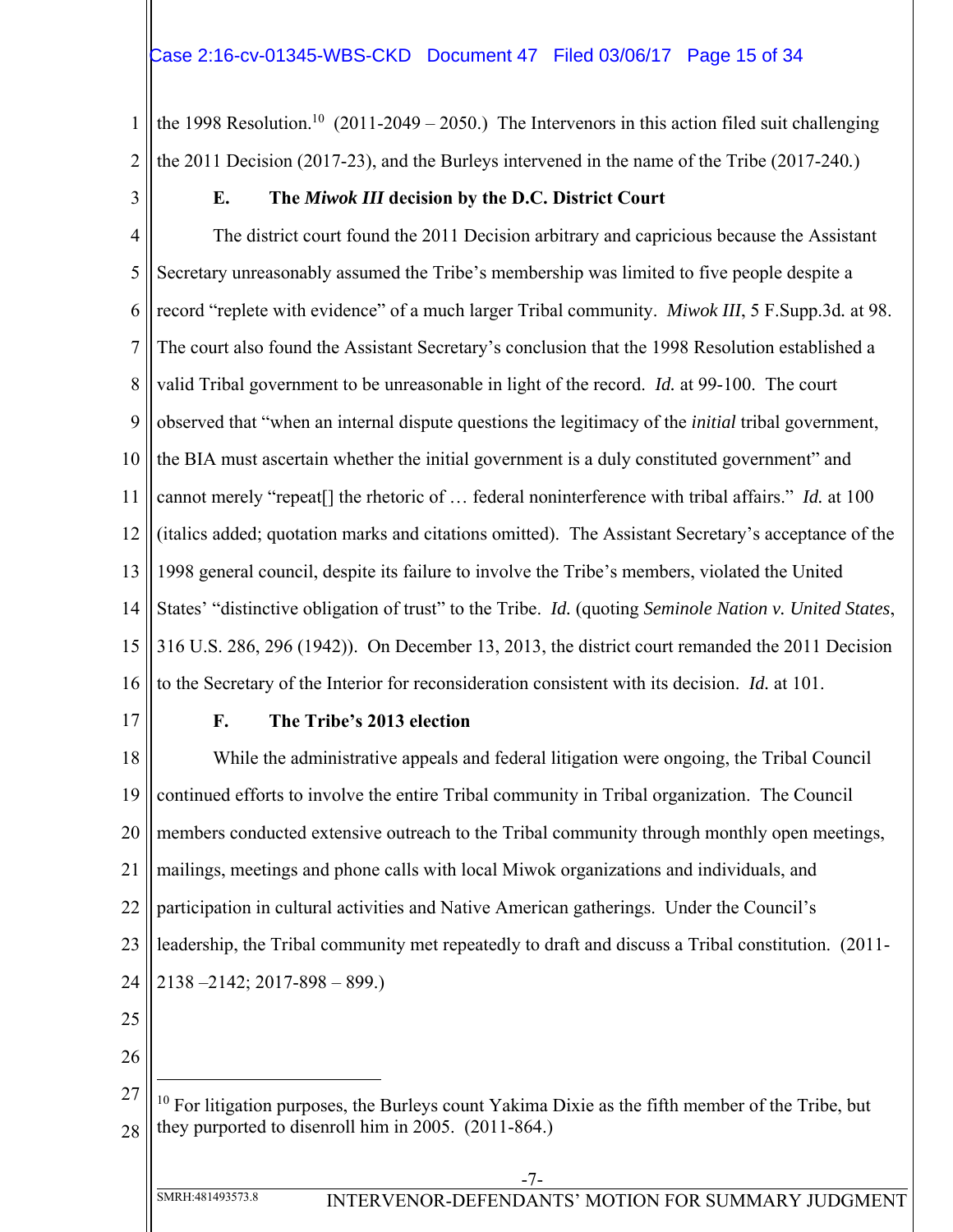# Case 2:16-cv-01345-WBS-CKD Document 47 Filed 03/06/17 Page 16 of 34

1 2 3 4 5 6 7 8 After an unsuccessful attempt to ratify a Tribal constitution in 2012, the Tribal Council called an election for July 6, 2013, for the Tribal community to consider ratifying a revised constitution (2013 Constitution). (2017-685.) Of the 200 eligible voters, 100 cast ballots in the election, and they overwhelmingly approved the 2013 Constitution by a vote of 90 to 10. (2017-  $677$ .)<sup>11</sup> The Burleys had notice of the organization process but chose not to participate with the Tribe. (2017-685.) The Tribal Council informed the Assistant Secretary of the election results on July 11, 2013 and stated that it intended to seek BIA recognition of its government after *Miwok III* was resolved. (2017-685.)

9

### **G. Briefings to the BIA by the parties**

10 11 12 13 14 15 16 17 Following the district court's remand order, both the Burleys and the Tribal Council submitted information to the BIA for use in making its reconsidered decision. Along with other correspondence, the Burleys submitted substantive briefings and letters (through four different law firms) on January 17, 2014; January 21, 2014; April 24, 2014; May 19, 2014; June 6, 2014; September 3, 2014; June 12, 2015; and September 3, 2015. (2017-954, 977, 1002, 1025, 1034, 1099, 1298.) The Tribal Council submitted letters and briefings on December 24, 2013; March 19, 2014; May 12, 2014; June 27, 2014; September 22, 2014; and August 11, 2015. (2017-898, 997, 1028, 1044, 1115, 1344.)<sup>12</sup> Both sides had ample opportunity to express their views.

18

### **H. The 2015 Decision**

19 20 21 22 23 Two years after the court's remand in *Miwok III*, the Assistant Secretary issued the 2015 Decision. (2017-1397.) The 2015 Decision unequivocally rejected the Burleys' claims that the Tribe consists of only five members and that the 1998 Resolution established a valid Tribal government. Accordingly, the Decision determined that "Ms. Burley and her family do not represent the [Tribe]." (2017-1401.)

24

<sup>25</sup> 26 <sup>11</sup> Four of the 104 participants cast ballots but abstained from voting for or against adoption of the Constitution.

<sup>27</sup> 28 <sup>12</sup> The Tribe's May 12, 2014 letter to the Assistant Secretary was omitted from the administrative record filed by federal defendants, but counsel for defendants has informed Intervenors that defendants agree to add the letter to the record.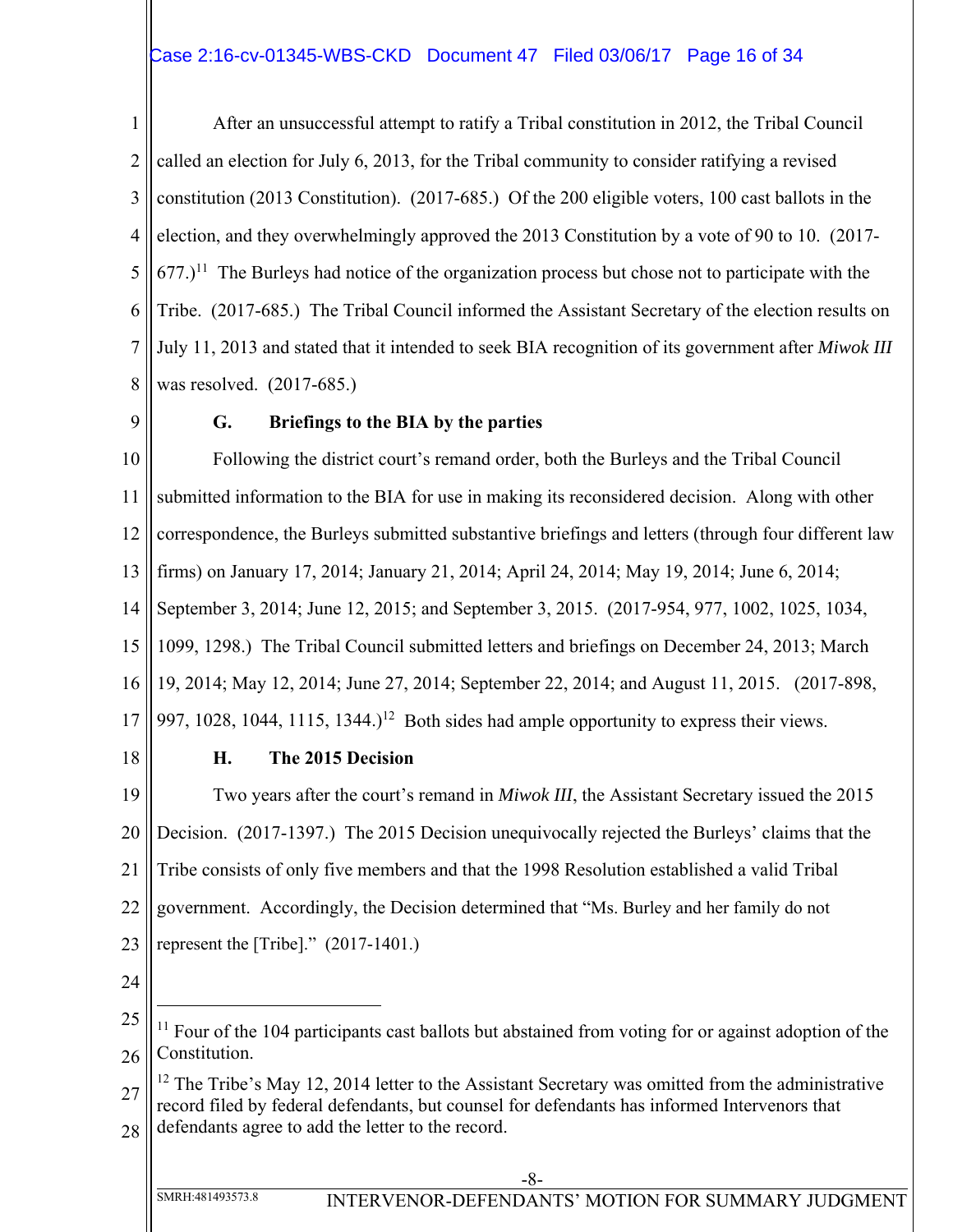# Case 2:16-cv-01345-WBS-CKD Document 47 Filed 03/06/17 Page 17 of 34

1 2 3 4 5 6 7 8 9 10 11 12 13 The 2015 Decision determined that the individuals eligible to participate in the reorganization of the Tribe are "the Mewuk Indians for whom the [Sheep Ranch] Rancheria was acquired and their descendants." (2017-1400.) The Decision identified those individuals as: (1) the individuals listed on the 1915 Terrell Census and their descendants; (2) the descendants of Rancheria resident Jeff Davis (who was the only person on the 1935 IRA voter list for the Rancheria); and (3) the heirs of Mabel Dixie, as identified by the Department of Interior's Office of Hearings and Appeals in 1971, and their descendants. (2017-1400.) The 2015 Decision determined that, consistent with *Miwok I*, *II* and *III*, these individuals (collectively the Eligible Groups) must be given an opportunity to take part in any Tribal organization. *Id.* at (2017-1400, 1402.) Recognizing that "the Indians named on the 1915 Terrell Census had relatives in other Calaveras County communities," the 2015 Decision also determined that descendants of Miwok Indians named on the 1929 census of Indians of Calaveras County (1929 Census) may be included in Tribal organization at the discretion of the Eligible Group members. (2017-1401.)

14 15 16 17 18 The 2015 Decision determined the BIA could not recognize the general council established under the 1998 Resolution as a valid Tribal government because "the people who approved the 1998 Resolution … are not a majority of those eligible to take part in the reorganization of the Tribe." (2017-1401.) As a result of the Decision, the Burleys do not represent the Tribe and have the same status as any other member of the Eligible Groups.  $(2017-1401.)^{13}$ 

19 20 21 22 23 24 25 The 2015 Decision also considered the Tribe's 2013 Constitution, which recognizes all Eligible Group members and 1929 Census descendants as eligible for Tribal membership. (2017- 1402.) The Decision found the Tribe had not yet demonstrated the 2013 Constitution was validly ratified because the record did not disclose whether adequate notice of the 2013 election was provided to members of the Eligible Groups. (2017-1402.) The Decision authorized the BIA's Pacific Regional Director to receive additional submissions for the purpose of determining whether the 2013 Constitution was validly ratified. (2017-1402.)

26

<sup>27</sup> 28 <sup>13</sup> Based on information the Burleys provided to the BIA, the Tribal Council believes the Burleys are members of the Eligible Groups and thus eligible to participate in Tribal organization, but the Burleys have chosen not to participate with the rest of the Tribal community. (2017-685.)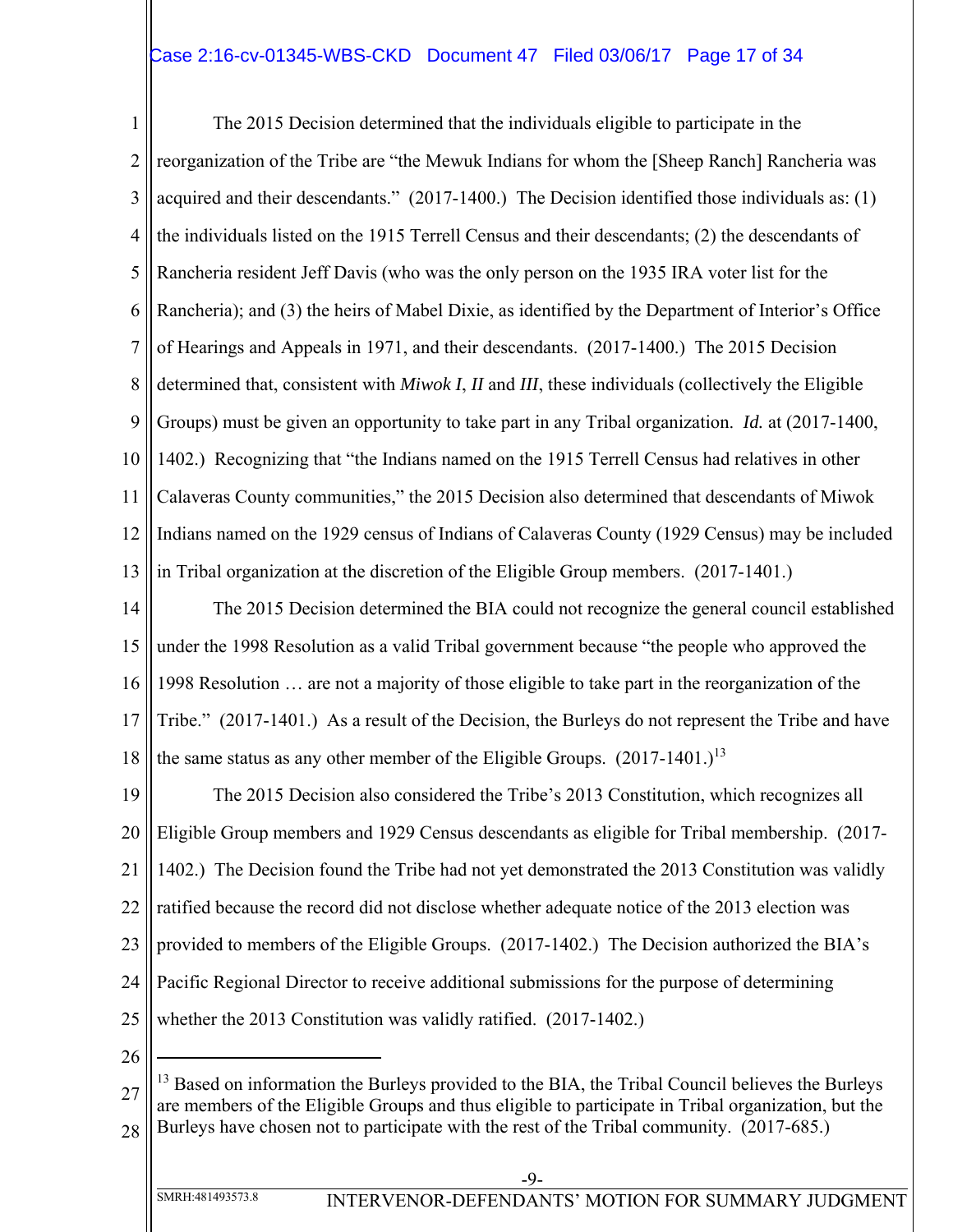1 2 3 4 5 6 7 8 On April 18, 2016, the Tribal Council submitted additional information to the Regional Director and requested that she recognize the 2013 Constitution and Tribal Council ratified through the July 6, 2013 election. As described in earlier briefing in this case, the Tribe's request documented the results of the election, and the outreach and notice to members of the Eligible Groups preceding the election, and showed that the 104 voters who participated in the 2013 election consisted of 95 Eligible Group members and nine 1929 Census descendants who participated with the consent of the Eligible Group members. ECF No. 20, 20-1. To date, the BIA has not issued a decision on the Tribe's request.

9

10

### **I. The BIA's request for comment from the Burleys and the inception of this litigation**

11 12 13 14 15 16 On June 9, 2016, the BIA notified the Burleys that the Tribal Council had requested recognition of the 2013 Constitution, provided the Burleys with a copy of the Tribal Council's entire recognition request, and invited the Burleys to provide comments on the process used to conduct the 2013 election. ECF No. 11, Exhibit 1. The Burleys instead filed this lawsuit challenging the validity of the 2015 Decision. Rather than returning to the D.C. District Court, which remanded the 2011 Decision for reconsideration, the Burleys filed this suit in a new forum.

17

# **III. PROCEDURAL BACKGROUND**

18 19 20 21 22 The Burleys filed the Complaint on June 16, 2016 and the First Amended Complaint on June 17, 2016. ECF No. 1, 4. The Burleys filed an ex parte application for an emergency stay of the 2015 Decision on July 1, 2016, which the Court denied without prejudice to the refiling of a properly noticed motion. ECF No. 8, 9. On July 8, 2016, the Burleys filed a noticed motion for an order staying the 2015 Decision. ECF No. 12.

23

24 25 26 The Court granted Intervenors' unopposed motion to intervene on September 6, 2016, and denied the Burleys' motion for stay on October 24, 2016. ECF No. 30, 37. Federal Defendants have certified their completion of the administrative record. ECF No. 43. Federal Defendants and Intervenors have answered the FAC. ECF No. 31, 32.

- 27
- 28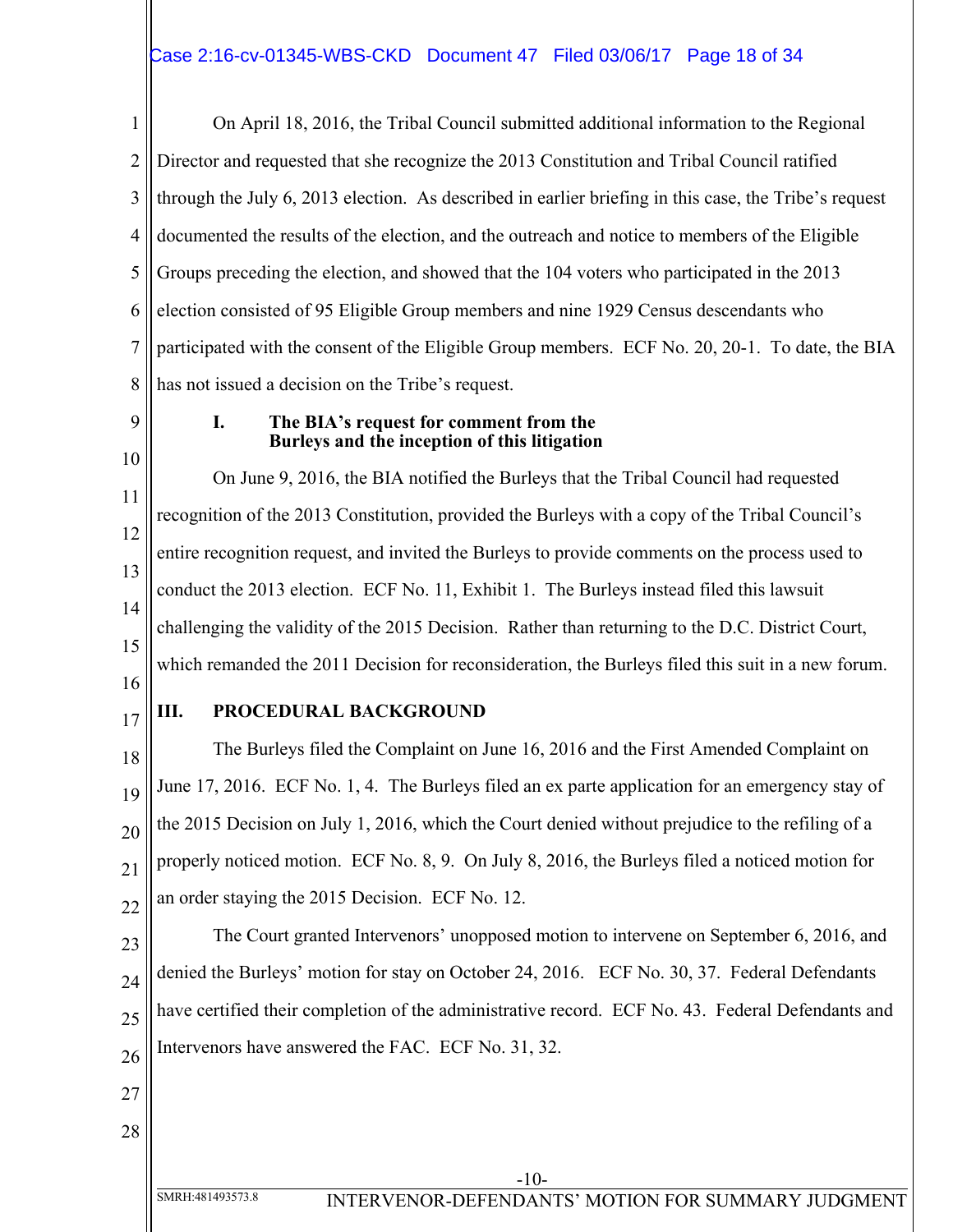### **IV. STANDARD OF REVIEW**

2

1

# **A. Judicial review of federal agency action**

3 4 5 6 7 8 9 10 11 12 13 The Court reviews the merits of the Burleys' challenge to the 2015 Decision under the Administrative Procedure Act (APA), which compels federal courts to uphold agency actions unless they are "arbitrary, capricious, an abuse of discretion, or otherwise not in accordance with law." 5 U.S.C. § 706(2)(A). Under this standard, the court will affirm an agency action "if the agency has articulated a rational connection between the facts found and the conclusions made." *San Luis & Delta-Mendota Water Auth. v. Locke*, 776 F.3d 971, 994 (9th Cir. 2014) (quotation marks and citation omitted). Courts "must not substitute [their] judgment for that of the agency, but instead must uphold the agency decision so long as the agency has considered the relevant factors and articulated a rational connection between the facts found and the choice made." *Selkirk Conservation Alliance v. Forsgren*, 336 F.3d 944, 953-954 (9th Cir. 2003) (citation omitted).

14 15 16 17 18 19 20 21 22 23 In reviewing federal agency action under the APA, "the function of the district court is to determine whether or not as a matter of law the evidence in the administrative record permitted the agency to make the decision it did." *Occidental Eng'g Co. v. INS,* 753 F.2d 766, 769 (9th Cir. 1985). Accordingly, "the [summary judgment] standard set forth in Rule 56(c) does not apply because the district court's role is limited to reviewing the administrative record." *In re Consolidated Salmonid Cases*, 791 F.Supp.2d 802, 818 (E.D. Cal. 2011) (quotation marks and citation omitted) (*rev'd on other grounds*, *San Luis & Delta-Mendota Water Auth.*, 776 F.3d 971 (9th Cir. 2014)). "In this context, summary judgment becomes the mechanism for deciding, as a matter of law, whether the agency action is supported by the administrative record and otherwise consistent with the APA standard of review." *Consolidated Salmonid* at 818-819.

24

### **B. The Indian Reorganization Act**

25 26 27 28 Applicable law here includes the IRA, 25 U.S.C. § 461 *et seq.*, which authorizes Indian tribes to "organize for [their] common welfare" by adopting a tribal constitution and bylaws. 25 U.S.C. § 476(a). This Tribe has accepted the application of the IRA. 2011-20, 21. The IRA provides that a constitution or bylaws adopted pursuant to subsection 476(a) must be (i) "ratified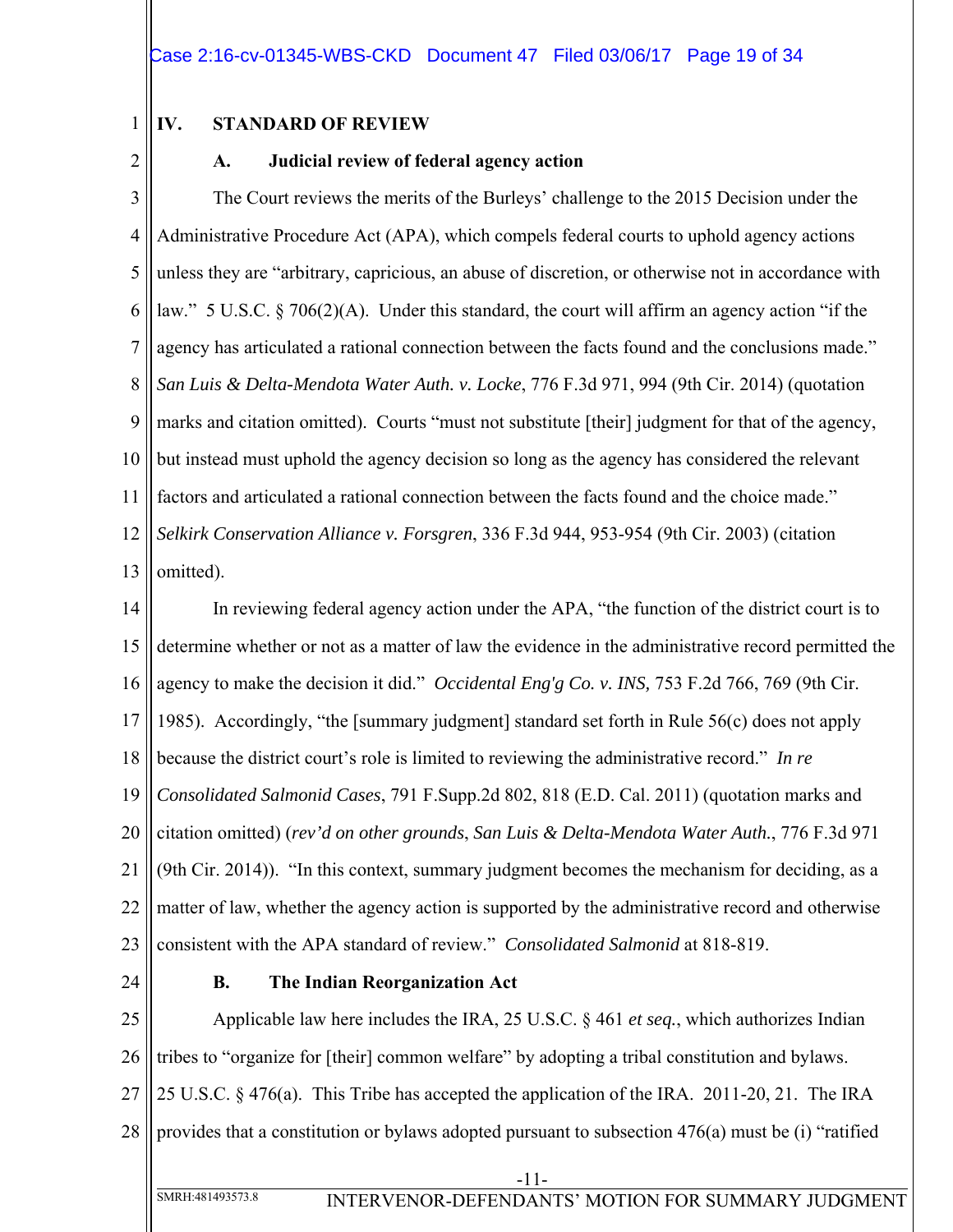# Case 2:16-cv-01345-WBS-CKD Document 47 Filed 03/06/17 Page 20 of 34

1 2 3 4 5 by a majority vote of the adult members of the tribe" in a special tribal election called by the Secretary, and (ii) approved by the Secretary. 25 U.S.C. § 476(a). Alternatively, IRA subsection 476(h) allows tribes to "adopt governing documents under *procedures* other than those specified in [Section 476]." 25 U.S.C. § 476(h) (italics added). But, as the court explained in *Miwok II*, subsection 476(h)'s reference to "governing documents"

6 7 8 9 must be understood as references to documents that have been 'ratified by a majority vote of the adult members,' as required by subsection 476(a). Subsection 476(h) did not repeal the provisions of 476(a), nor will it be construed to repeal or water down the protections afforded by the IRA when tribes organize: notice, a

10 defined process, and minimum levels of tribal participation.

11 *Miwok I*, 424 F.Supp.2d at 202-203. *See also Miwok II*, 515 F.3d at 1267-1268 ("tribal

12 13 14 15 16 17 organization under the [IRA] must reflect majoritarian values"). This interpretation of subsection 476(h) is informed by the United States' obligations as a trustee to Indian tribes and the Indian people. *See* i*d.* at 1267; *United States v. Mitchell*, 436 U.S. 206, 225 (1983) ("[o]ur construction of these statutes and regulations is reinforced by the undisputed existence of a general trust relationship between the United States and the Indian people"); *Seminole Nation of Oklahoma v. Norton*, 223 F.Supp.2d 122, 147 (D.D.C. 2002) (federal government's "distinctive obligation of

18 19 trust" to Indian peoples required it to intervene in tribal elections to protect members excluded from elections) (citation omitted).

20

# **V. ARGUMENT**

21 22 23 24 25 26 27 The 2015 Decision should be upheld because it properly addressed the two key issues that the D.C. District Court ordered the Secretary to reconsider: whether the Tribe's membership was limited to five people, and whether the 1998 Resolution established a valid Tribal government. *See Miwok III*, 5 F.Supp.3d. at 99-100. The Assistant Secretary's negative answer on both issues was consistent with the overwhelming evidence in the record, with the Tribe's well-established right to define its own membership, and with the BIA's obligation to uphold majoritarian values in its dealings with the Tribe, as affirmed by the federal courts in *Miwok I*, *Miwok II*, and *Miwok III*.

28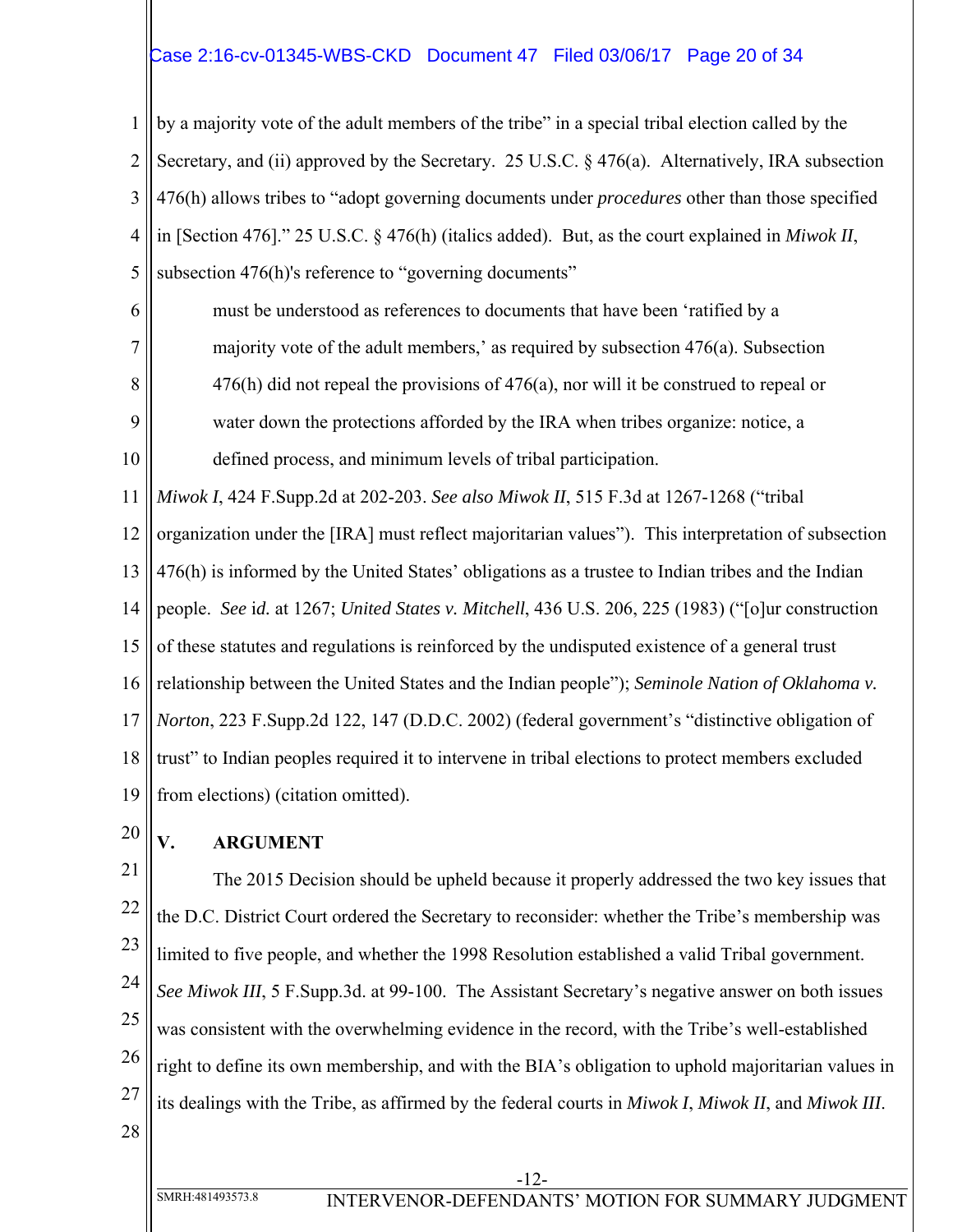# Case 2:16-cv-01345-WBS-CKD Document 47 Filed 03/06/17 Page 21 of 34

1 2 3 4 5 6 7 8 9 The Assistant Secretary's findings on those two issues render irrelevant the other arguments raised by the Burleys in their briefings on remand. For instance, the 2015 Decision found that the Burleys' purported "enrollment" in 1998 was not improper and did not prejudice the interests of Melvin Dixie. 2017-1400 n.20, 1401 n.23. But, because the Burleys are only four out of hundreds of Eligible Group members, and the 1998 Resolution they rely on was adopted without the participation of the Eligible Groups, those findings do not undermine the Assistant Secretary's conclusion that the Burleys do not represent the Tribe. Likewise, whether Mr. Dixie did or did not resign as "chairman" of the 1998 general council is irrelevant, given the 2015 Decision's conclusion that the council is not a valid Tribal government.

10

11

#### **A. The 2015 Decision reasonably determined that the Tribe's membership is not limited to five people.**

12 13 14 15 16 17 18 The Assistant Secretary did not act arbitrarily or capriciously in determining that the Tribe's membership is not limited to five people, because (i) only the Tribe itself, acting through a majoritarian process open to the whole Tribal community, can define its membership; (ii) the record shows that the Tribal community — lineal descendants of those Miwok Indians for whom the Sheep Ranch Rancheria reservation was established—is much larger than five people; and (iii) there is no legal basis for the BIA to limit Tribal membership or participation in Tribal organization to a subset of the Tribal community, based on residence on the rancheria, the rancheria distribution plan, or any other reason.

19

# **1. The Tribe has the right to define its own membership.**

20 21 22 23 24 25 26 27 28 A bedrock principle of federal Indian law is that each Indian tribe has the sovereign right to define its own membership unless limited by treaty or federal statute. *E.g.*, *Montana v. U.S.*, 450 U.S. 544, 564 (1981) ("Indian tribes retain their inherent power to determine tribal membership") (citing *U.S. v. Wheeler*, 435 U.S. 313, 322 n.18 (1978)); *Williams v. Gover*, 490 F.3d 785, 789 (9th Cir. 2007); *Adams v. Morton*, 581 F.2d 1314, 1320 (9th Cir. 1978) (citations omitted). Depending on whether a tribe has adopted formal governing documents, recognition of membership may be a formal or informal process. *See* 25 C.F.R. §81.1(k) (BIA regulations defining a tribal "member" as: "any Indian who is duly enrolled in a tribe who meets a tribe's written criteria for membership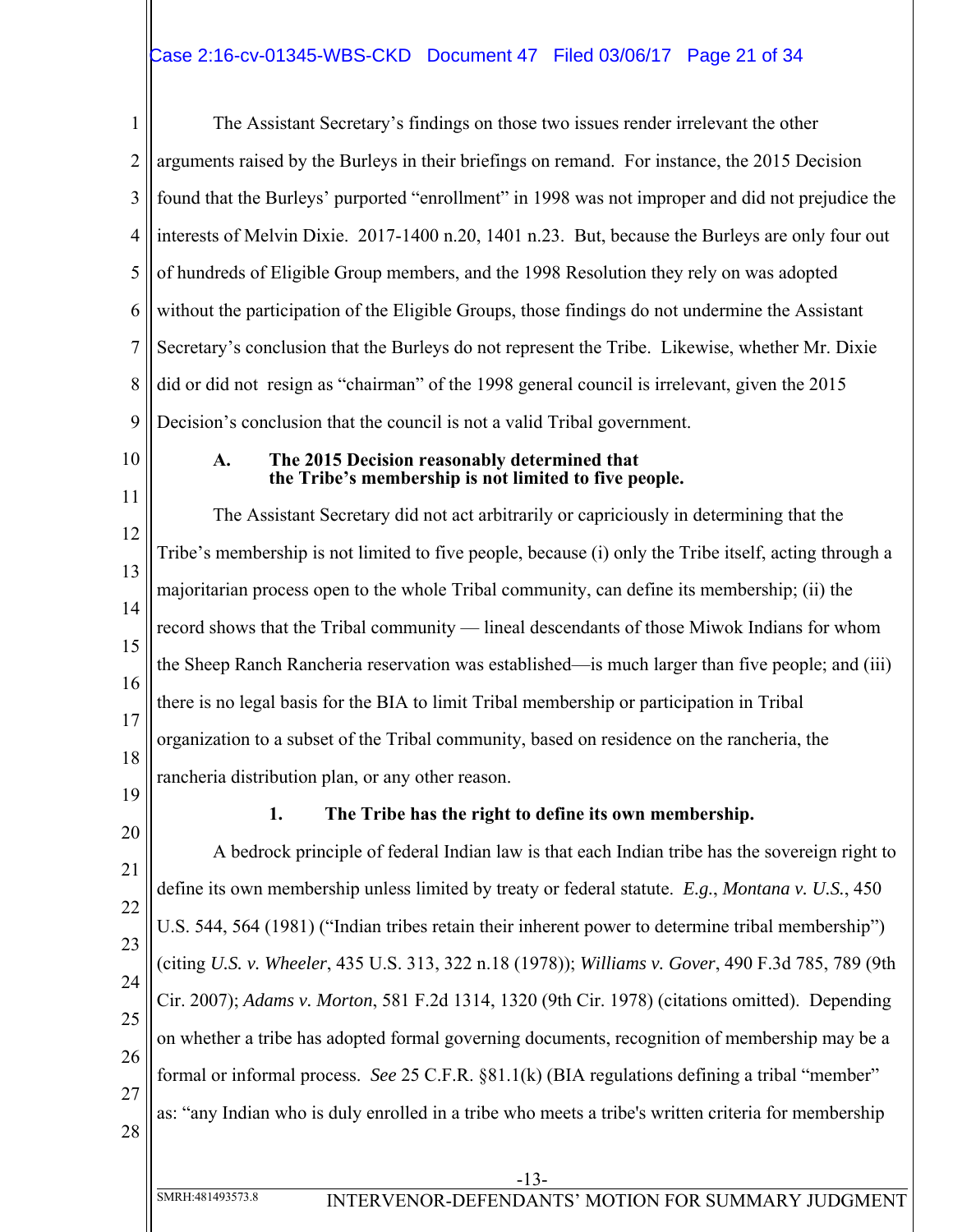1 2 *or who is recognized as belonging to a tribe by the local Indians comprising the tribe*" (emphasis added).)

3 4 5 6 7 8 Given the Tribe's right to define its own membership, the Assistant Secretary's task was not to determine who the Tribe's members are, but only to identify the body politic that the United States would recognize as entitled to participate in establishing an initial Tribal government. *See Miwok III*, 5 F.Supp.3d at 100 (where a tribe seeks to organize for the first time, BIA must ensure "the initial tribal government is organized by individuals who properly have the right to do so" (quoting *Alan–Wilson v. Bureau of Indian Affairs*, 30 IBIA 241, 252, 1997 WL 215308 (1997)).14

9

### **2. The 2015 Decision's identification of the Eligible Groups was reasonable.**

10 11 12 13 14 15 16 17 18 19 20 21 22 23 24 25 26 27 28 -14- SMRH:481493573.8 INTERVENOR-DEFENDANTS' MOTION FOR SUMMARY JUDGMENT The Assistant Secretary identified the Eligible Groups – those entitled to participate in Tribal organization – based on historical evidence and consistent with the means that tribal communities such as this one have traditionally defined themselves. His decision was reasonable, consistent with the Tribe's own practice, and is entitled to deference. *Aguayo v. Jewell*, 827 F.3d 1213, 1227 (9th Cir. 2017) (court's review of the BIA's actions is "highly deferential"). Tribes are free to establish whatever membership criteria they choose, but the Solicitor of the Interior summarized the usual practice more than 70 years ago: "In the absence of Congressional legislation, tribal membership is usually acquired by birth into, affiliation with, and recognition by the tribe." 2 Ops. Sol. Int. 1253, 1254 (Mar. 10, 1944).<sup>15</sup> The foremost treatise on Indian law concurs: [T]ribal membership or citizenship typically turns on *descent from an individual on a base list or roll*, possession of a specified degree of ancestry from such an individual, domicile at the time of one's birth, or some combination of these criteria.  $\overline{a}$ 14 As explained in Part V.A.3.b, *infra*, *Alan-Wilson* involved a rancheria tribe that was a party to the *Tillie Hardwick* stipulated judgment, and thus the particular criteria for participation that applied to that tribe do not apply here. 30 IBIA at 245-246, 249-250 ("We base our determination on the order issued in *Hardwick*"). <sup>15</sup> *Available at* http://thorpe.ou.edu/sol\_opinions/p1251-1275.html (last visited March 6, 2017).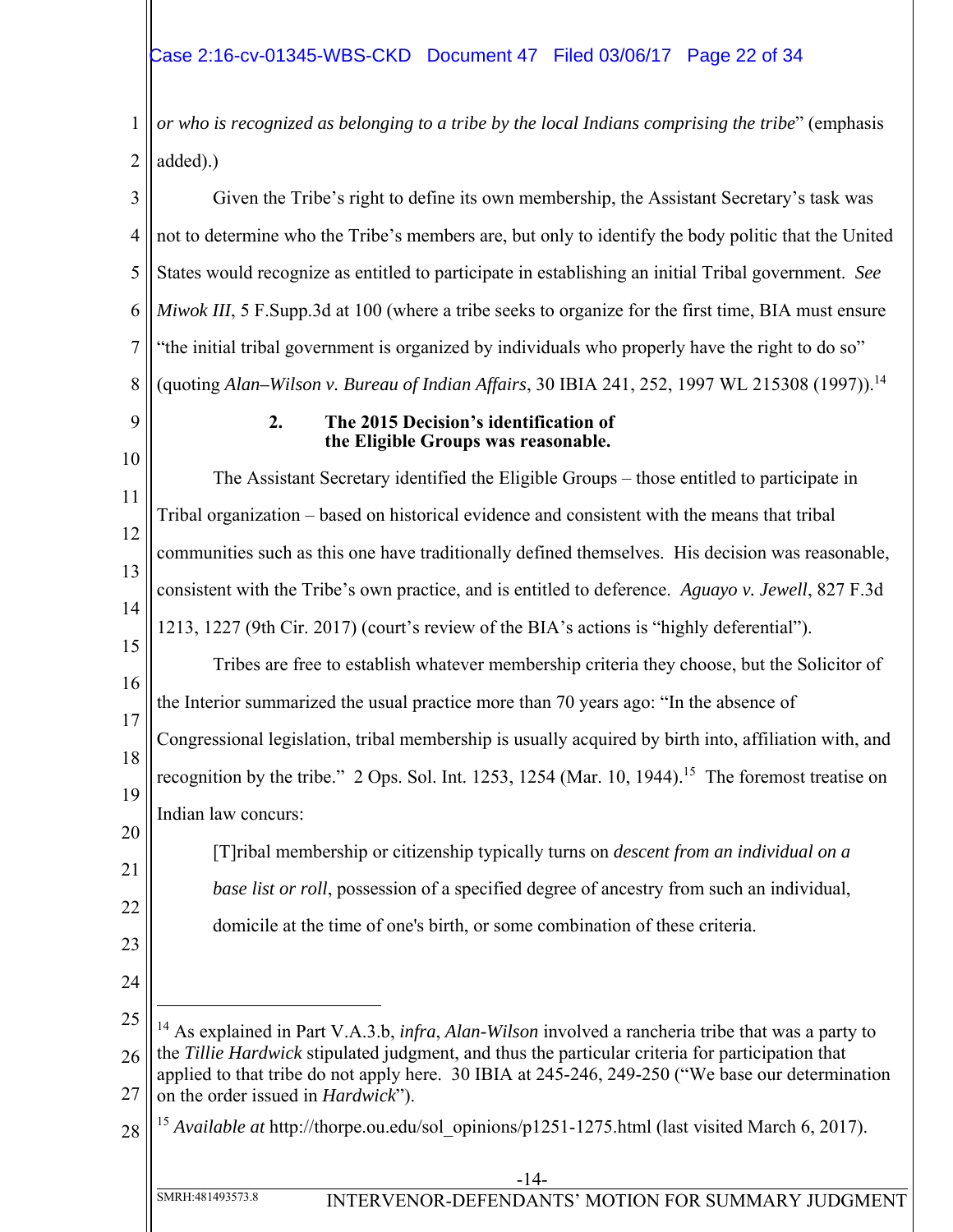### Case 2:16-cv-01345-WBS-CKD Document 47 Filed 03/06/17 Page 23 of 34

1 COHEN'S HANDBOOK OF FEDERAL INDIAN LAW § 3.03[2] (2012 ed.) (italics added).

2 3 4 5 Tribes may impose additional requirements, but they are not required to do so. *See*, *e.g.*, *Lewis v. Norton*, 424 F.3d 959, 960 (9th Cir. 2005) (tribal constitution defining members as lineal descendants of persons named on base roll, with added requirement of one-quarter degree California Indian blood).

6 7 8 9 10 11 12 "Rancheria" tribes in California are no exception. A California Court of Appeal explained the traditional membership practices of the Dry Creek Rancheria of Pomo Indians of Northern California prior to organization: "Before the adoption of the articles of association in 1973, the Tribe was governed solely by custom and tradition, under which any lineal descendant of a historic tribal member was automatically a member of the Tribe and was recognized as such from birth." *In RE Bridget R.*, 41 Cal.App.4th 1483, 1493 (1996) (superseded by statute on other grounds).

13 14 15 16 17 18 19 20 21 The identification of the Eligible Groups is consistent with this customary practice — each of the Eligible Groups consists of lineal descendants of one or more of the known historical members of the Tribe — and is supported by the record and the BIA's long experience with this Tribe. BIA staff have "remained cognizant" of a Tribal community of lineal descendants over the years, including those who did not reside on the Rancheria. (2017-1400.) For instance, in 1935, an Indian Office memorandum showed the "total population" of the Sheep Ranch Rancheria as 16 people, even though the "voting population" for purposes of the Indian Reorganization Act those adults actually residing on the Rancheria — was found to include only one person just a few months later. (2011-2016; 2017-1400, 1423.)

22 23 24 25 In 1966, the BIA corresponded with Tribal community members regarding the omission of Lena Hodge Shelton, Tom Hodge, Dora Shelton Mata, Josie Mata, and Valerie Mata from the list of those eligible to vote on preparation of a distribution plan for the Rancheria.<sup>16</sup> (2011-40 – 46.) Lena Hodge and Tom Hodge are individuals named in the 1915 Sheep Ranch census (2011-2),

26

<sup>27</sup> 28 <sup>16</sup> The BIA found them ineligible to vote because they did not currently reside on the Rancheria a qualification distinct from Tribal membership. The finding did not affect their status as members.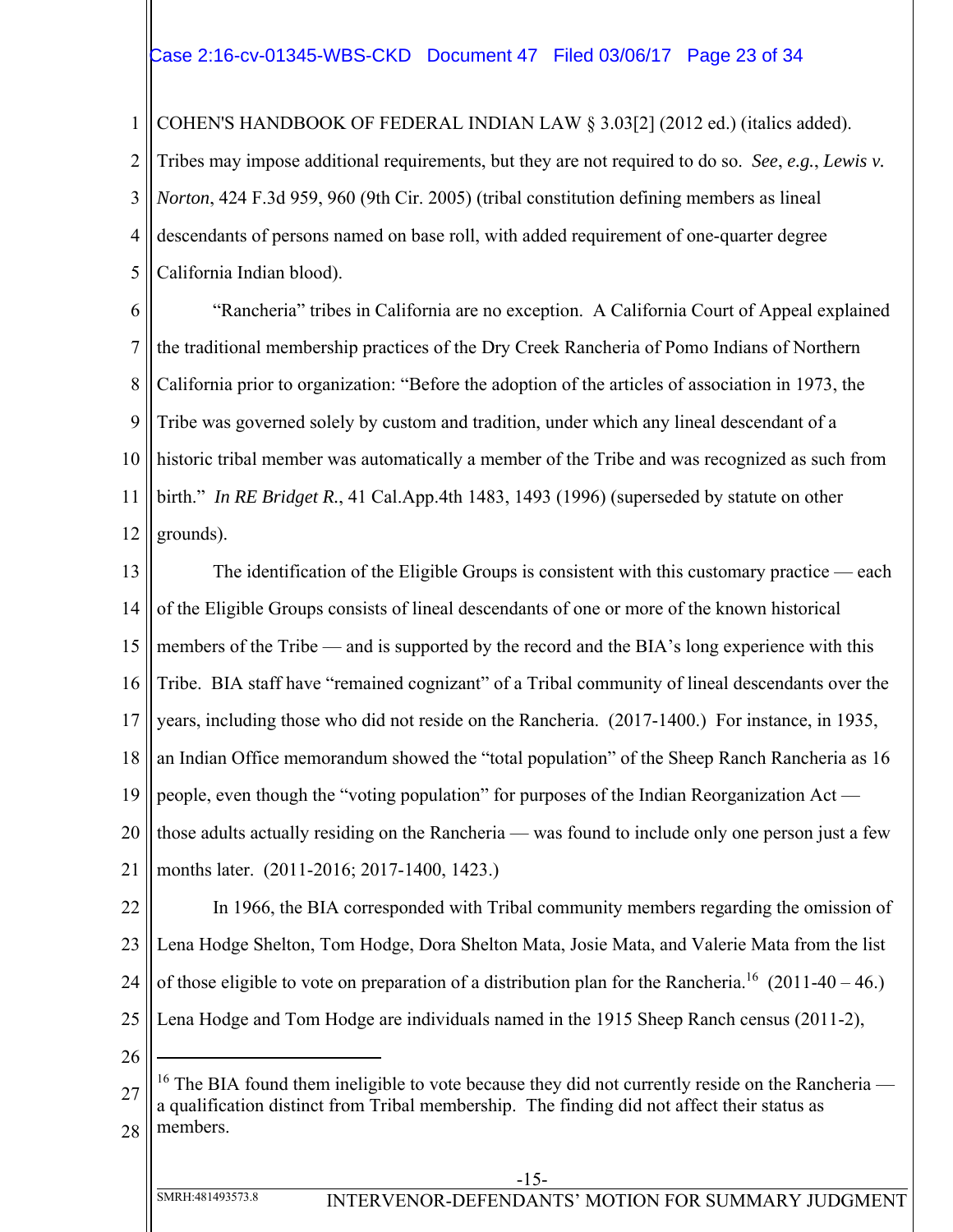### Case 2:16-cv-01345-WBS-CKD Document 47 Filed 03/06/17 Page 24 of 34

1 and the letters show that Dora, Josie and Valerie are her daughter and granddaughters,

2 respectively—*i.e.*, they are lineal descendants (2011-44). All five are Eligible Group members.

3 4 5 6 7 8 9 10 11 12 13 14 15 16 17 In 2004, when the Burleys submitted a constitution and membership "base roll" that included only themselves and Yakima Dixie, the BIA responded in the 2004 Decision that the Burleys' document "suggests that this tribe did not exist until the 1990s [when the Burleys contacted Yakima Dixie], with the exception of Yakima Dixie. However, BIA's records indicate … otherwise." (2011-500.) Citing the BIA's "relations over the last several decades with members of the tribal community in and around Sheep Ranch," the 2004 Decision identified various groups that should have been included in Tribal organization efforts, including the descendants of Merle Butler, Tilly Jeff, Lenny Jeff and Lena Shelton, and a "larger group of Indians" residing at nearby West Point, of which the Sheep Ranch Indians were "a part." (2011- 500.) The 2004 Decision explained that northern California Miwok tribes typically used census rolls, voter rolls, and other historical documents to construct a base roll of past members that would serve as the "starting point and foundation" for identifying current membership. (2011-500 – 501.) Also in 2004, BIA official Brian Golding testified that, "[b]ased on the records of this office, the Tribe [as of 1997] consisted of a loosely knit community of Indians in Calaveras County," although the Tribe "kept to itself" at that time. (2011-507.)

18 19 20 21 22 23 24 25 After publishing its public notice in 2007 (2011-1501), the BIA received and reviewed genealogies from 503 Tribal community members (the BIA did not say how many of those were children) (2011-2105). That number is consistent with the Tribal roster that the Tribal Council provided the BIA as part of a briefing in May 2011, which included 242 adult members and approximately 300 children (names of children withheld for privacy reasons). (2011-2268.) Declarations submitted with the Tribe's briefing provided genealogical information for each of the individual Tribal Council members and, by extension, for their offspring, and for several other members. (2011-2196, 2204, 2218, 2224, 2231, 2238, 2279, 2285, 2291.)

26 27 28 The Burleys have never offered any evidence to refute the existence of this Tribal community or their status as lineal descendants; in fact, even the Burleys have estimated the Tribal community to number about 250 people. (2011-299.) But they have repeatedly characterized the

SMRH:481493573.8 INTERVENOR-DEFENDANTS' MOTION FOR SUMMARY JUDGMENT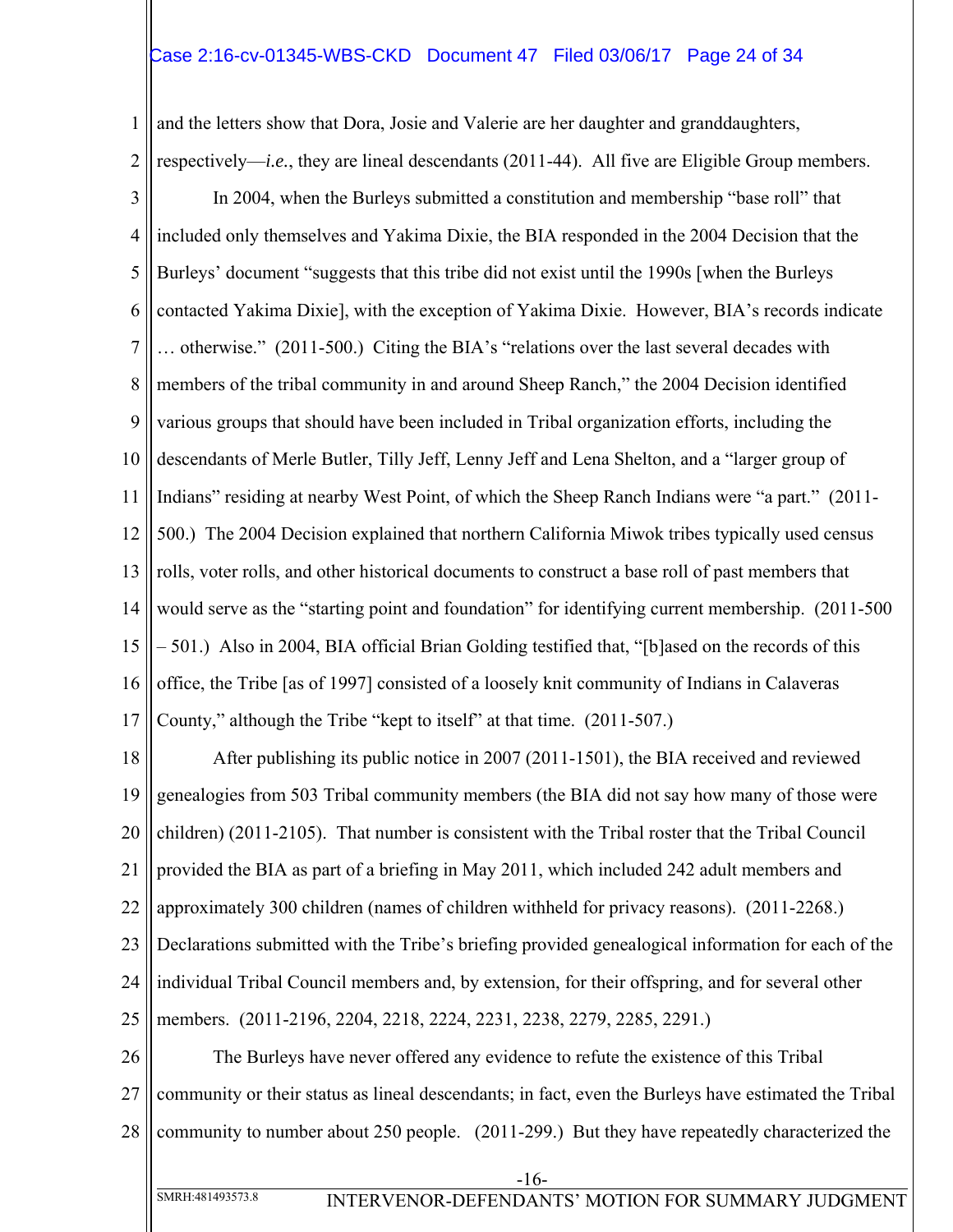# Case 2:16-cv-01345-WBS-CKD Document 47 Filed 03/06/17 Page 25 of 34

1 2 3 4 5 lineal descendants as "non-members" based solely on the Burleys' alleged authority to define the Tribe's membership as they wish. As the district court observed in *Miwok III*, "This circular argument provides no basis on which [the Court] can conclude that it was the product of reasoned decisionmaking." 5 F.Supp.3d at 98 n.14 (quotation marks and citation omitted). The Assistant Secretary properly rejected it in the 2015 Decision.

6

7

#### **3. The 2015 Decision reasonably declined to limit participation by the Eligible Groups.**

8 9 10 11 12 13 14 15 16 17 18 Recognizing that only the Tribe itself can further define its membership criteria, the Assistant Secretary appropriately included all the lineal descendants in the Eligible Groups and declined to limit participation to (i) those who were residents on the Sheep Ranch Rancheria or (ii) those who were named on the Sheep Ranch distribution plan. His decision was reasonable and consistent with controlling law. As the Ninth Circuit held in a case involving the Mooretown Rancheria, not only does the BIA *not* have any policy or rule limiting the membership in rancheria tribes, but "given a tribe's sovereign authority to define its own membership, it is unclear how the BIA *could* have any such policy." *Williams v. Gover*, *supra*, 490 F.3d at 790 (italics added) (rejecting plaintiff's claim that BIA policy restricted membership in restored rancherias to individuals named on distribution plan and their lineal descendants). Moreover, Congress has specifically amended the IRA to prohibit the BIA from placing limits on the membership of tribes like this one.

- 19
- 20

#### **a. The Tribal community is not defined by residence on the Rancheria.**

21 22 23 24 25 26 27 28 The 2015 Decision reasonably determined that residence on the Sheep Ranch Rancheria did not equate to membership in the Tribal community. Rancherias were intended not to reflect the geographical boundaries of tribal communities, but simply to accommodate — temporarily or otherwise — community members displaced by white settlement. *See Alan–Wilson v. Bureau of Indian Affairs*, 30 IBIA 241, 242, 1997 WL 215308 (1997). As the 2015 Decision noted, many rancherias are not large enough for all members of a tribe to live there (2017-1400). *See In Re Bridget R.*, *supra*, 41 Cal.App.4th at 1492 (noting that Dry Creek Rancheria had approximately 225 members in 1996, of whom only 25 lived on the reservation). That is certainly true of this

-17-

SMRH:481493573.8 INTERVENOR-DEFENDANTS' MOTION FOR SUMMARY JUDGMENT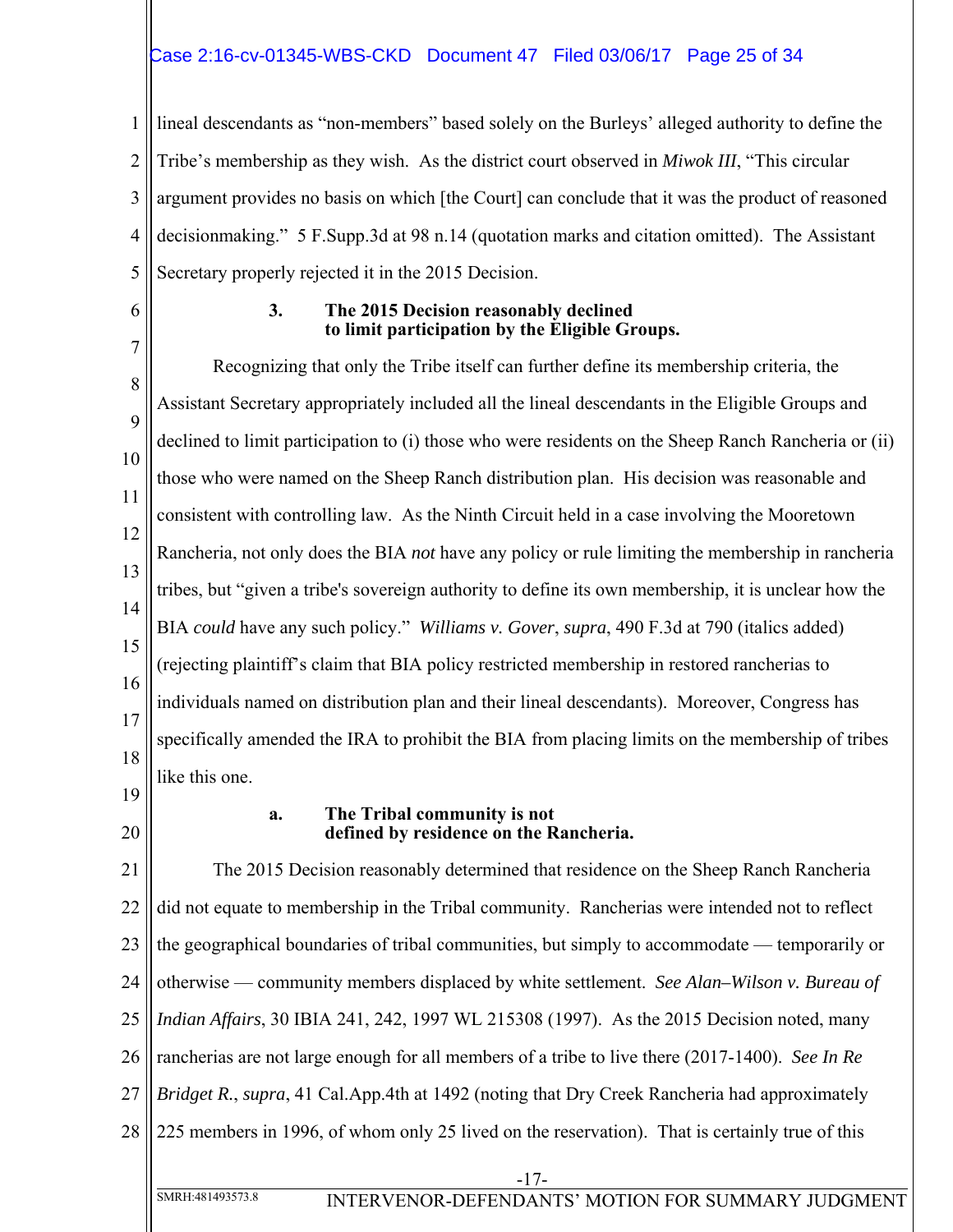1 2 Tribe—the 0.92-acre Rancheria could never have housed more than a handful of the Tribe's members.

3 4 5 6 7 8 The BIA noted in 1915 that the Miwok Indians living at Sheep Ranch were "interchangeable in their relations" with those living in the nearby communities of Murphys, Six-Mile, Avery and Angles [sic: Angels' Camp].<sup>17</sup> (2011-5.) Attempting to limit the Tribe's membership to those living on the Sheep Ranch Rancheria would be arbitrary and would interfere with the Tribe's sovereign right to define its own membership, as the Ninth Circuit recognized in *Williams*. 18 490 F.3d at 791.

# 9

### **b. The Tribal community is not defined by the Sheep Ranch distribution plan.**

10 11 12 13 14 15 16 17 18 19 20 21 22 23 24 25 26 27 28 -18- SMRH:481493573.8 INTERVENOR-DEFENDANTS' MOTION FOR SUMMARY JUDGMENT The 2015 Decision reasonably determined that the Sheep Ranch distribution plan prepared in 1966 did not define or limit the Tribal community. Distribution plans for unorganized tribes like this one did not reflect tribal membership. Under the regulations in effect at the time, the plans were based on those individuals who held formal or informal allotments or assignments to use the rancheria property, *not* on the membership of the tribe. *Compare* 25 C.F.R. § 242.3(a) (1965) *with* 25 C.F.R. § 242.3(b) (1965) (*in the record at* 2011-000035) (distribution plans for "organized" tribes were based on membership criteria set forth in tribe's organic documents, but plans for "unorganized" tribes having no written membership criteria were based on allotments or assignments).<sup>19</sup> Moreover, in enacting the California Rancheria Act, Congress disclaimed any intent to define the membership of rancherias. A 1958 Senate Report discussing the Act states, "Attention  $\overline{a}$  $17$  In a complaint filed in this court in 2002, Ms. Burley alleged that the United States purchased the Sheep Ranch Rancheria "for the use and occupation of the remnants of a band of Northern Sierra Me-wuk Indians … part of the Eastern Me-wuk, who inhabited what is now Calaveras and San Joaquin Counties." (2011-301.) <sup>18</sup> Defining the Tribe's membership by residency on the Sheep Ranch Rancheria would exclude the Burleys, as none of them has ever resided on the Rancheria. (2011-304 – 370 (Burley deposition discussing her places of residence).) 19 The Burleys argued before the Ninth Circuit in 2004 that "the BIA excluded *members* from participating in the distribution plan, electing instead to allow only one person to participate." (2011-595 (italics added).)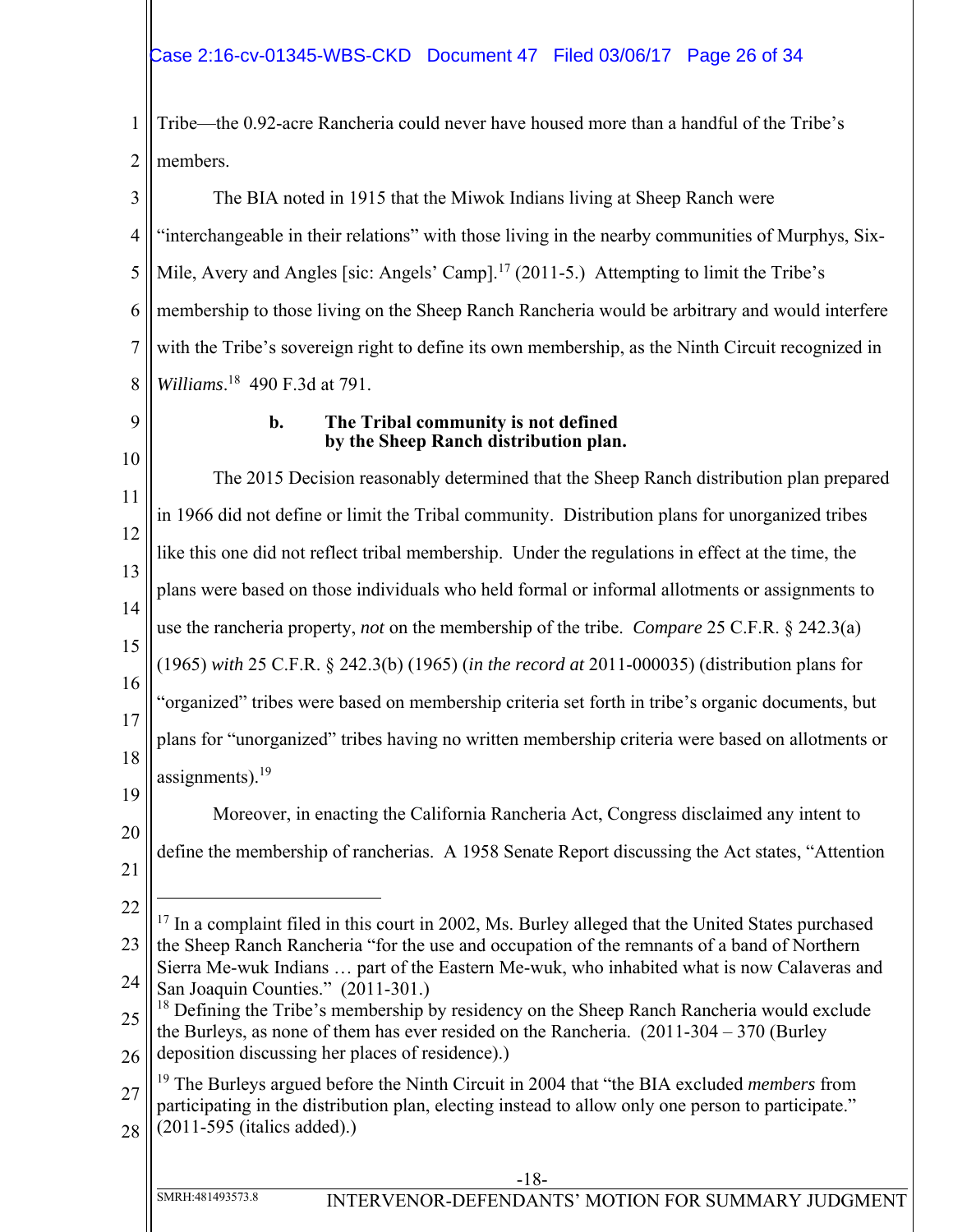### Case 2:16-cv-01345-WBS-CKD Document 47 Filed 03/06/17 Page 27 of 34

1 2 3 4 5 6 7 is directed to the fact that no provision is made for preparing a membership roll for each rancheria or reservation. The preparation of such rolls would be impracticable because the groups are not well defined." Sen. Report 1874, pp. 3, 6, 10 (July 22, 1958). *See also* House Report 1129, pp. 4, 8, 23 (Aug. 13, 1957) (same). The Senate Report also shows that it was common for members of California rancherias to come and go as residents of the rancheria properties, Sen. Report 1874, pp. 13-50, and this did not prevent non-residents from being considered members of those tribes, *id.* at 39 (discussing Redwood Rancheria).

8 9 10 11 12 13 14 15 Rancheria tribes that were "terminated" under the California Rancheria Act and later restored to federal recognition under a stipulated judgment in the *Tillie Hardwick* case *did* use distribution plans to identify the individuals entitled to participate in the subsequent reorganization of those tribes. But the *Hardwick* settlement agreement does not control here because (i) this Tribe was not a party to the *Hardwick* case; (ii) all parties agree this Tribe, unlike the Tribes involved in *Hardwick*, was never terminated; and (iii) the Ninth Circuit has held that the BIA cannot impose the requirements of the *Hardwick* agreement on other rancheria tribes seeking to reorganize. *Williams*, 490 F.3d at 791.

16

#### **c. The IRA prohibits the BIA from restricting Tribal membership.**

17 18 19 20 21 22 23 24 25 26 The 2015 Decision is consistent with subsections  $476(f)$  and (g) of the IRA, which Congress enacted in 1994 specifically to prevent the BIA from limiting the membership of tribes like this one. Prior to 1994, the BIA had a self-professed policy of imposing membership limitations on what it called "created" tribes — tribes, such as this one, for which reservations had been established in locations other than their traditional lands, and which the BIA distinguished from "historic" tribes.20 *See Rosales v. Sacramento Area Dir., Bureau of Indian Affairs,* 32 IBIA 158, 164-165, 1998 WL 233748 (1998). *See also* 140 Cong. Rec. S6144, p. 7 (May 19, 1994) (colloquy between Sen. McCain and Sen. Inouye, co-sponsors of S.1654, enacted as Pub.L. 103- 263). In response, Congress added two provisions to the IRA intended to end the BIA's practice and put all tribes on "equal footing." *Rosales*, 32 IBIA at 165. IRA subsection 476(f) provides:

27

```
28
20 A rancheria is a type of "Indian reservation" for purposes of federal Indian law. 2011-22.
```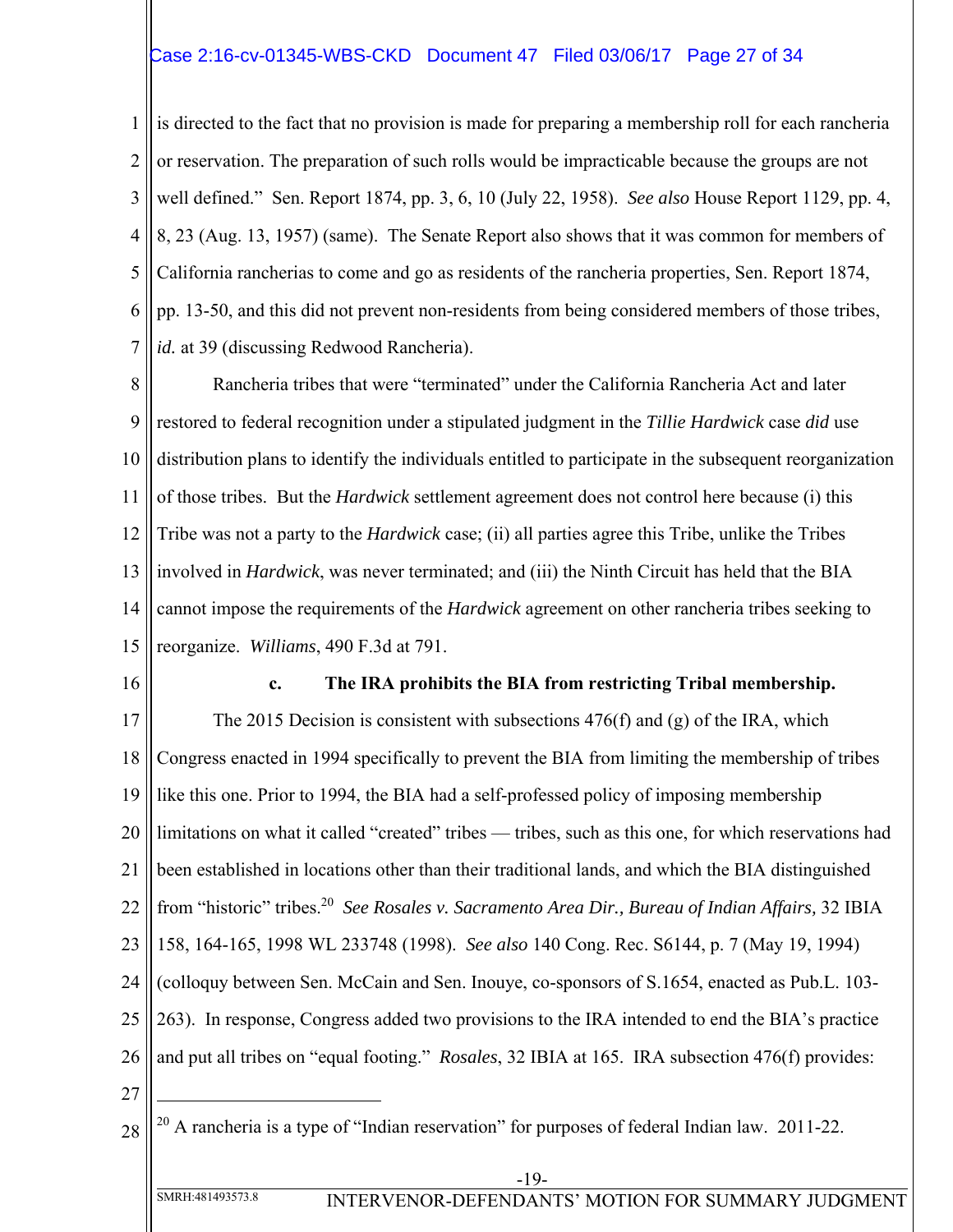# Case 2:16-cv-01345-WBS-CKD Document 47 Filed 03/06/17 Page 28 of 34

Departments or agencies of the United States shall not promulgate any regulation or make any decision or determination pursuant to the [IRA], as amended, or any other Act of Congress, with respect to a federally recognized Indian tribe that classifies, enhances, or diminishes the privileges and immunities available to the Indian tribe *relative to other federally recognized tribes* by virtue of their status as Indian tribes.

7 8 9 10 11 25 U.S.C. §476(f). IRA subsection 476(g) contains similar language that applies to administrative decisions already in effect when the law was enacted. *See* 25 U.S.C. §476(g). Restricting the Tribe's membership, or participation in Tribal governance, would violate subsection 476(f). *Rosales*, 32 IBIA at 165 (holding that BIA's attempt to impose blood quantum requirement for membership in the Jamul Indian Village tribe violated IRA 476(f)).

12

1

2

3

4

5

6

#### **4. The 2015 Decision properly defers to the Tribal community to establish membership criteria.**

13 14 15 16 17 18 19 20 21 22 23 24 25 For all these reasons, the Assistant Secretary did not abuse his discretion by declining to limit the Tribe's membership to five people — indeed, the "BIA could not have defined the membership of [the Tribe], even if [it] had tried." *Williams*, *supra*, 490 F.3d at 791. Instead, the 2015 Decision properly deferred to the Tribal community to define its own membership criteria through the organization process. (2017-1402.) The Assistant Secretary also heeded the district court's admonition that, where a tribe seeks to organize for the first time, the BIA has a "responsibility to ensure that the initial tribal government is organized by individuals who properly have the right to do so." *Miwok III*, 5 F.Supp.3d at 100 (quoting *Alan–Wilson*, *supra*, 30 IBIA at 252). The 2015 Decision appropriately balanced this obligation with the goal of minimizing federal interference with Tribal affairs, by identifying the known groups that make up the Tribal community (*i.e.*, the Eligible Groups) and encouraging them to complete the organization process. (2017-1401 – 1402.) The approach taken in the 2015 Decision is consistent with past practice providing for the

26

27

28

reorganization of tribes not subject to the *Hardwick* stipulated judgment. "Unorganized Federally

recognized tribes would look to historical records and rolls to determine recognized membership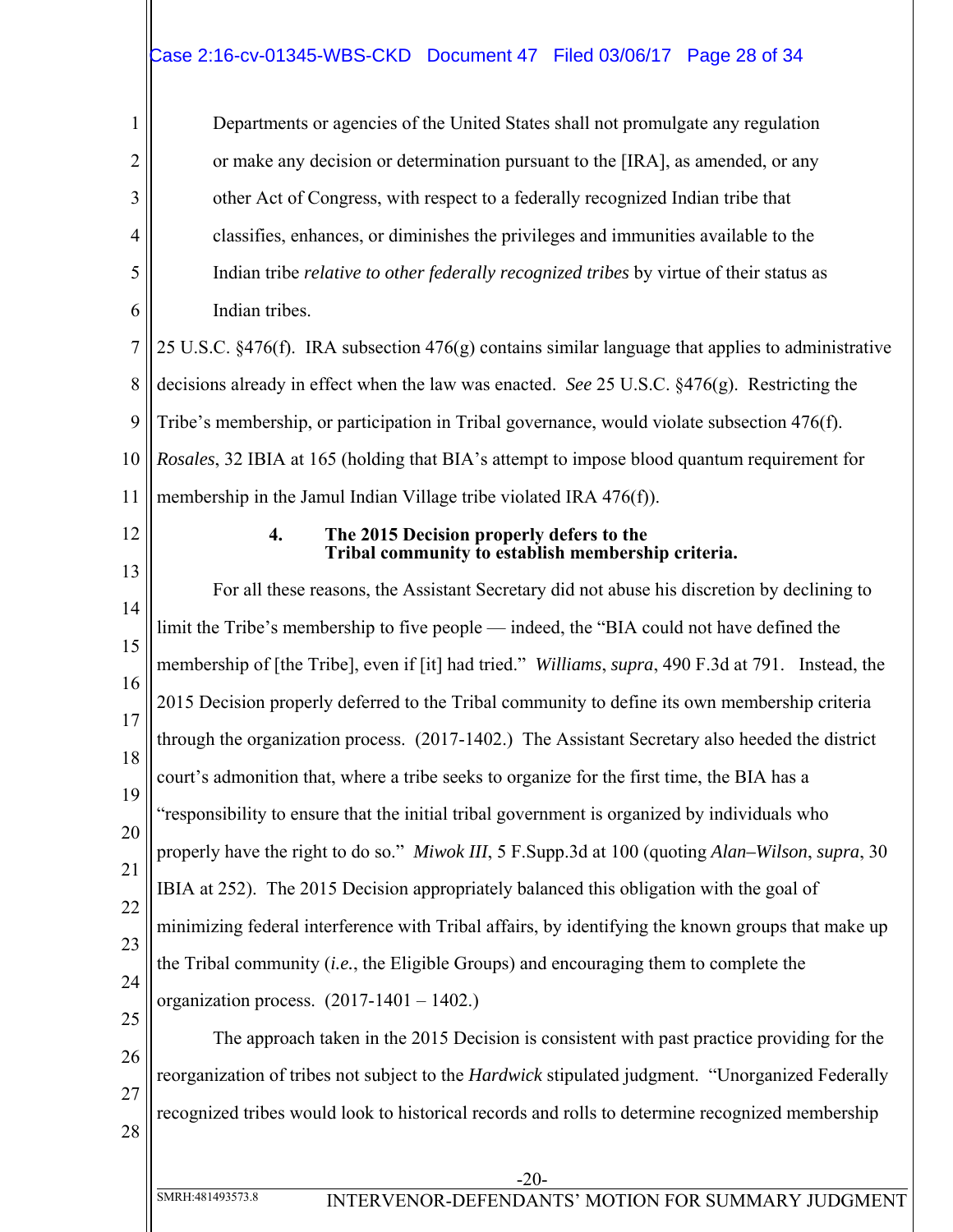### Case 2:16-cv-01345-WBS-CKD Document 47 Filed 03/06/17 Page 29 of 34

1 2 3 4 5 6 7 8 9 for organizational purposes." *Alan-Wilson*, 30 IBIA at 249-50. For instance, when Congress restored the Paskentia Rancheria tribe by legislation, it "provided for broad membership for the purpose of reorganizing the … tribal government," including all descendants of Paskenta Indians identified in any rolls prepared by the BIA who have maintained relations with the tribe, "but left the ultimate establishment of membership criteria to the tribe." *Alan-Wilson*, *supra*, 30 IBIA at 255-256 (*citing* 25 U.S.C. §§ 1300m—1300m-7). The Eligible Groups identified in the 2015 Decision are also consistent with those identified in the BIA's 2007 public notice (2011-1501), and with the Tribal community's self-identification as set forth in its 2013 Constitution (2017- 661).

10

#### **B. The 2015 Decision reasonably determined that the 1998 Resolution did not create a valid Tribal government.**

11 12 13 14 15 16 17 18 19 20 21 22 23 Three published federal court decisions involving *this Tribe* have affirmed the BIA's "duty to ensure that the interests of all tribe members are protected during organization and that governing documents reflect the will of a majority of the Tribe's members." *Miwok I*, 424 F.Supp.2d at 202-203. *Miwok I* ruled that, for tribes that have accepted it, "the IRA require[s] that tribal actions reflect the will of a majority of the tribal community — whether or not they choose to organize under the IRA procedures." *Id.* at 202. Thus, whether a tribe adopts a constitution under the Secretarial election procedures in IRA  $\S 476(a)$ , or adopts governing documents under different procedures as permitted by §476(h), the IRA requires "notice, a defined process, and minimum levels of participation." *Id.* at 203. The D.C. Circuit affirmed, taking judicial notice of the Burleys' admission that the Tribal community included an estimated 250 people, and rejecting the Burleys' "antimajoritarian" claim that it could "govern the Tribe without so much as consulting its membership." *Miwok II*, 515 F.3d at 1263, 1265.

24 25 26 *Miwok III* reaffirmed the BIA's "distinctive obligation of trust" and admonished the BIA for blindly deferring to the Burleys' claims of Tribal authority and accepting the 1998 Resolution as creating a valid government. 5 F.Supp.3d at 99-100. The Ninth Circuit is in accord: "The Secretary properly exercises discretion not to approve a governing document when it does not

- 27
- 28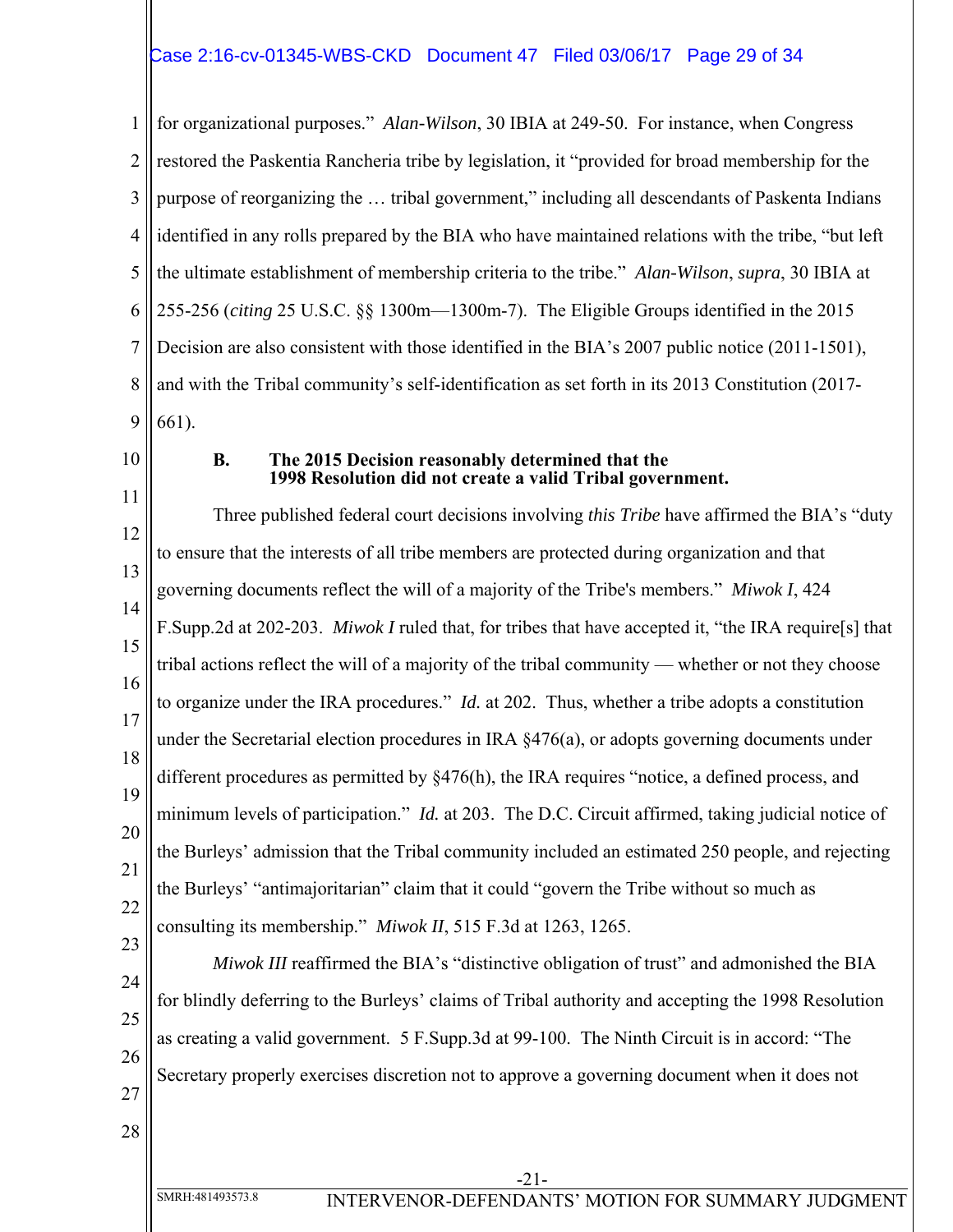1 2 'reflect the involvement of the whole tribal community.'" *Aguayo v. Jewell*, *supra*, 827 F.3d at 1224 (quoting *Miwok II*, 515 F.3d at 1266-67).

3 4 5 6 7 8 In light of these binding judicial rulings, the 2015 Decision correctly rejected the Burleys' claims that the 1998 Resolution had established a valid Tribal government to which the BIA must defer. As the Assistant Secretary explained, the 1998 Resolution may have seemed *at the time* a reasonable mechanism to facilitate the process of Tribal reorganization. (2017-1401 (italics added).) "But the actual reorganization of the Tribe can be accomplished only via a process open to the whole tribal community." *Id.*

9 10 11 12 13 14 15 16 17 Evidence before the Assistant Secretary when he made the 2015 Decision showed that the 1998 Resolution did not meet that standard — the record shows that at least 83 of the adults on the Tribe's 2011 membership roster were aged 18 years or older in 1998 and entitled to participate in any Tribal organization process. Other members who are now deceased were also alive and over age 18 in 1998. (2017-1212 – 13.) Yet only four adults were involved in the adoption of the 1998 Resolution, and only two signed it. (2011-179.) The reasonableness of the 2015 Decision must be judged on this and other information "that was before the agency decision makers at the time they made their [2015] decision." *Repaka v. Beers,* 993 F.Supp.2d 1214, 1218 (S.D.Cal.2014) (citing *Citizens to Preserve Overton Park v. Volpe,* 401 U.S. 402, 420, 91 S.Ct. 814 (1971)).

18 19 20 21 22 23 24 25 26 27 28 That the BIA dealt with the Burleys' council for several years prior to 2004 does not change the BIA's "responsibility to ensure that a tribe's representatives, with whom [they] must conduct government-to-government relations, are valid representatives of the tribe *as a whole*." *Miwok II*, 515 F.3d at 1267 (emphasis in original; citation omitted). (2017-1401.) The BIA not only can, but must, withdraw recognition of a tribal government if it determines that the government was not adopted by those with a right to do so. *See Alan-Wilson*, *supra*, 30 IBIA at 247-248 ("BIA provided Wilson's government with substantial assistance over the next several years. … By letter dated August 19, 1994, the [BIA] Superintendent withdrew his recognition of Wilson's government," stating that the recognition had been "administratively in error…."). *See also Timbisha Shoshone Tribe v. U.S. Department of Interior*, 824 F.3d 807, 809-810 (9th Cir. 2016) (summarizing BIA's recognition and subsequent repudiation of several governments for the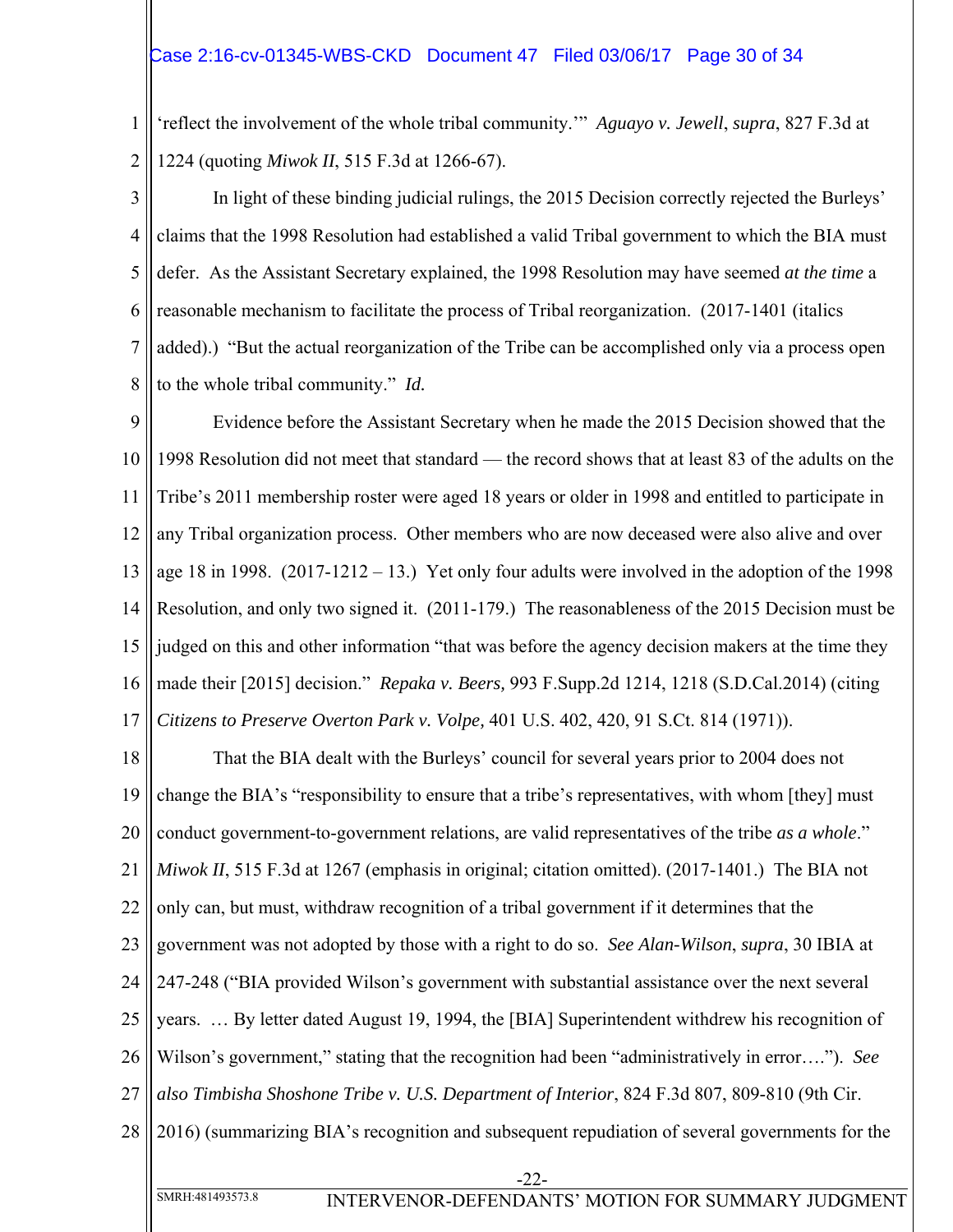# Case 2:16-cv-01345-WBS-CKD Document 47 Filed 03/06/17 Page 31 of 34

| 1              | Timbisha Shoshone tribe); Ransom v. Babbitt, 69 F.Supp.2d 141, 143-45, 151-53 (D.D.C. 1999)                                                                                                             |
|----------------|---------------------------------------------------------------------------------------------------------------------------------------------------------------------------------------------------------|
| $\overline{2}$ | (tribal constitution, though recognized for a time by the BIA, never established a valid tribal                                                                                                         |
| 3              | government because it was not ratified by a majority of the tribe's members).                                                                                                                           |
| 4              | The BIA withdrew recognition of the 1998 general council in the 2004 and 2005 Decisions                                                                                                                 |
| 5              | (2011-000499 – 000501, 000611), and the federal courts affirmed, <i>Miwok II</i> , 515 F.3d 1252. <sup>21</sup>                                                                                         |
| 6              | The Assistant Secretary did not abuse his discretion by rejecting the Burleys' government again in                                                                                                      |
| 7              | the 2015 Decision. (2017-1401.)                                                                                                                                                                         |
| 8              | $\mathbf{C}$ .<br>The purported enrollment of the Burleys in 1998<br>has no bearing on the validity of the 2015 Decision.                                                                               |
| 9              | The district court in Miwok III found that, even if Yakima Dixie had been the only Tribal                                                                                                               |
| 10             | member in 1998, the 2011 Decision failed to explain why the BIA did not have an obligation to                                                                                                           |
| 11<br>12       | ensure that Burley was not "taking advantage of Yakima when she sought membership for her                                                                                                               |
| 13             | family" or why the purported enrollment did not compromise Melvin Dixie's interests.                                                                                                                    |
| 14             | 5 F.Supp.3d. at 99. On remand, the 2015 Decision accepted that the enrollment was not improper                                                                                                          |
| 15             | and actually benefited the Dixies' interests. 2017-1400 n.20, 1401 n.23. The Tribe disagrees, but                                                                                                       |
| 16             | the point is moot — whether or not the Burleys were properly "enrolled," (i) Yakima Dixie was                                                                                                           |
| 17             | not the only member of the Tribe in 1998, or now; (ii) the Burleys and Yakima Dixie did not                                                                                                             |
| 18             | constitute a majority of those entitled to participate in Tribal organization in 1998, or now; and                                                                                                      |
| 19             | (iii) they could not adopt a valid Tribal government without involving the rest of the Tribal                                                                                                           |
| 20             | community. (2017-1401.)                                                                                                                                                                                 |
| 21             | It is irrelevant whether Mr. Dixie resigned<br>D.<br>as chairman under the 1998 Resolution.                                                                                                             |
| 22             | Much of the Burleys' briefing on remand focused on allegations that, in a state court                                                                                                                   |
| 23             | deposition in 2012, Mr. Dixie admitted resigning as chairman of the "general council" under the                                                                                                         |
| 24             | 1998 Resolution. Mr. Dixie's testimony was equivocal at best. He repeatedly denied signing the                                                                                                          |
| 25             |                                                                                                                                                                                                         |
| 26             | <sup>21</sup> The time to challenge the BIA's rejection of the Burley government in 2004 and 2005 has long                                                                                              |
| 27             | passed. The issue before the Court is not the validity of the 2004 and 2005 decisions, but whether<br>the 2015 Decision was arbitrary or capricious, based on the record before the Assistant Secretary |
| 28             | at the time of that Decision.                                                                                                                                                                           |
|                | 23                                                                                                                                                                                                      |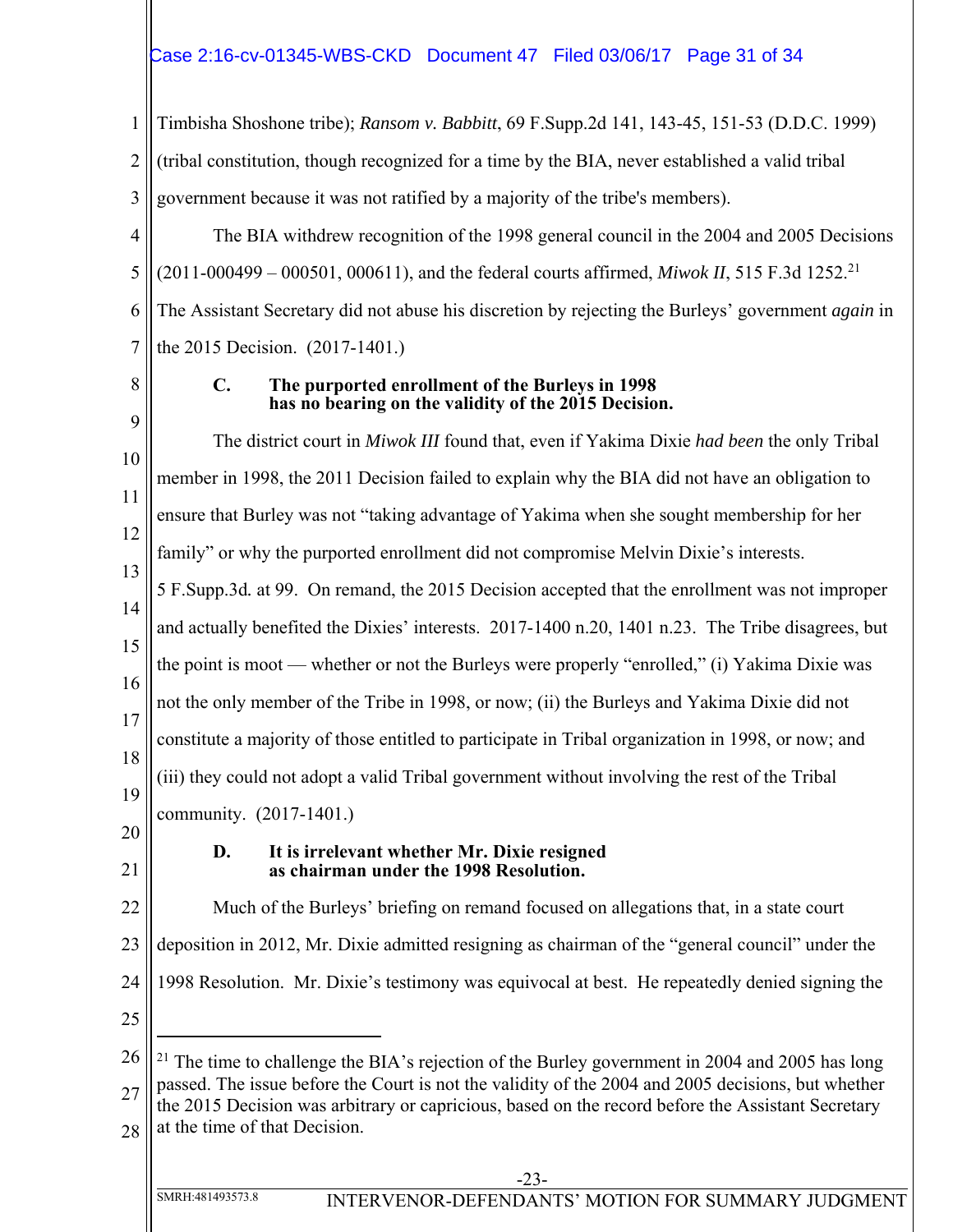# Case 2:16-cv-01345-WBS-CKD Document 47 Filed 03/06/17 Page 32 of 34

 resignation document, while appearing confused by the repetitive and unclear questions asked of him. (2017-148 – 152, 157, 161.) Then, shortly after the Burleys' counsel, Mr. Corrales, threatened Mr. Dixie's life on the record (2017-160, Mr. Corrales to Dixie: "You'll be a dead man."), Mr. Dixie said that he had signed the document (2017-161). Regardless, it makes no difference whether Mr. Dixie resigned from the 1998 council or not. The 2015 Decision correctly found that the United States could not recognize a Tribal government established under the 1998 Resolution because the Eligible Groups had no

 opportunity to participate in the adoption of that document, making any dispute about the leadership of such a government irrelevant.

# **VI. CONCLUSION**

 The 2015 Decision was not arbitrary, capricious, or an abuse of discretion. Intervenors request that the court grant summary judgment to Intervenors and Federal Defendants on all of Plaintiffs' claims.

-24-

SMRH:481493573.8 INTERVENOR-DEFENDANTS' MOTION FOR SUMMARY JUDGMENT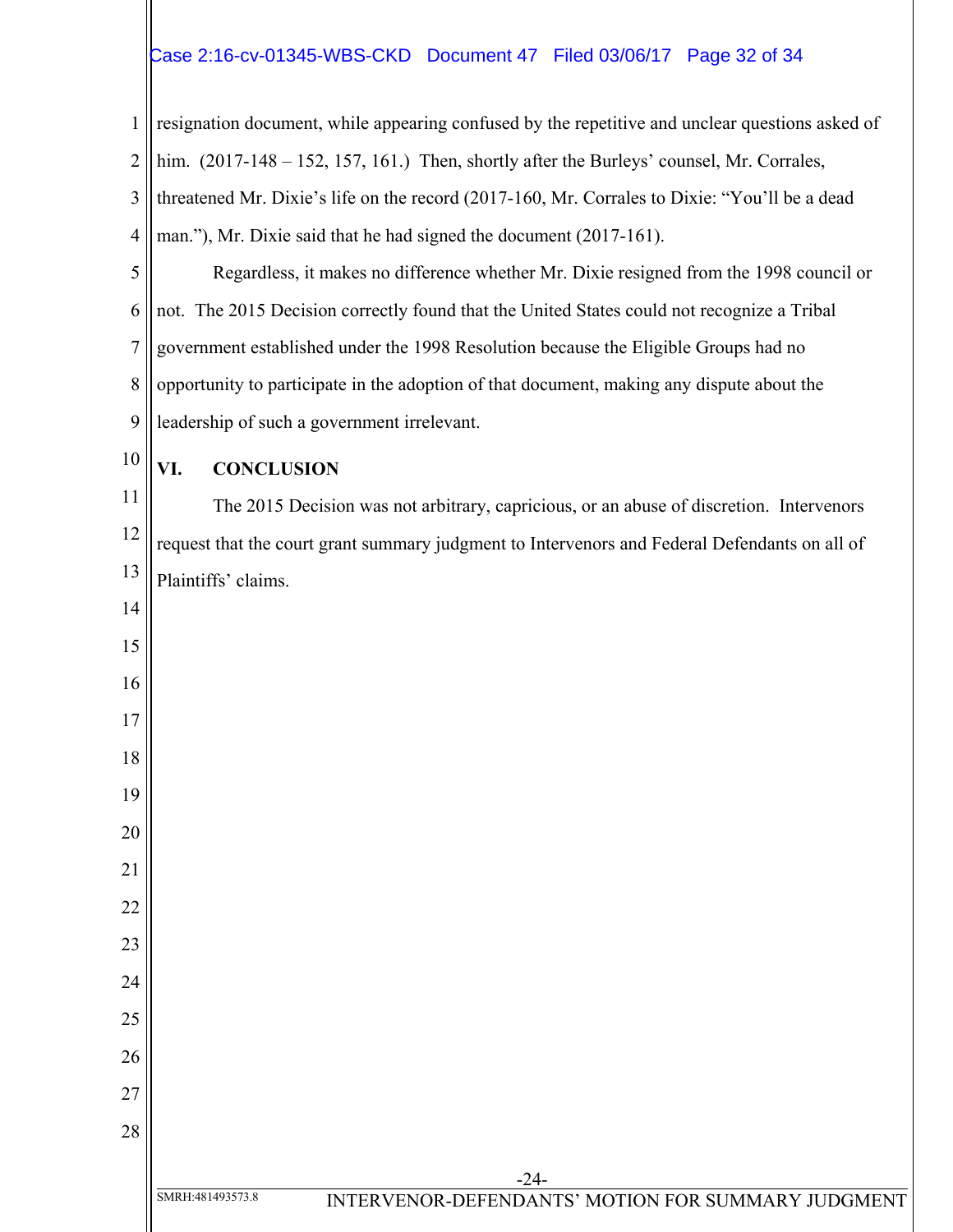|                | Case 2:16-cv-01345-WBS-CKD  Document 47  Filed 03/06/17  Page 33  of 34 |
|----------------|-------------------------------------------------------------------------|
| $\mathbf{1}$   | Dated: March 6, 2017                                                    |
| $\overline{c}$ | ROBERT J. URAM<br><b>JAMES F. RUSK</b><br>ZACHARY D. WELSH              |
| 3              | SHEPPARD, MULLIN, RICHTER & HAMPTON LLP                                 |
| 4              | Attorneys for Intervenor-Defendants                                     |
| 5              | By /s/ James F. Rusk                                                    |
| 6              | <b>JAMES F. RUSK</b>                                                    |
| $\overline{7}$ |                                                                         |
| 8              |                                                                         |
| 9              |                                                                         |
| 10             |                                                                         |
| 11             |                                                                         |
| 12             |                                                                         |
| 13             |                                                                         |
| 14             |                                                                         |
| 15             |                                                                         |
| 16             |                                                                         |
| 17             |                                                                         |
| 18             |                                                                         |
| 19             |                                                                         |
| 20             |                                                                         |
| 21             |                                                                         |
| 22             |                                                                         |
| 23             |                                                                         |
| 24             |                                                                         |
| 25             |                                                                         |
| 26             |                                                                         |
| 27             |                                                                         |
| 28             |                                                                         |
|                | $-25-$                                                                  |
|                | SMRH:481493573.8<br>INTERVENOR-DEFENDANTS' MOTION FOR SUMMARY JUDGMENT  |